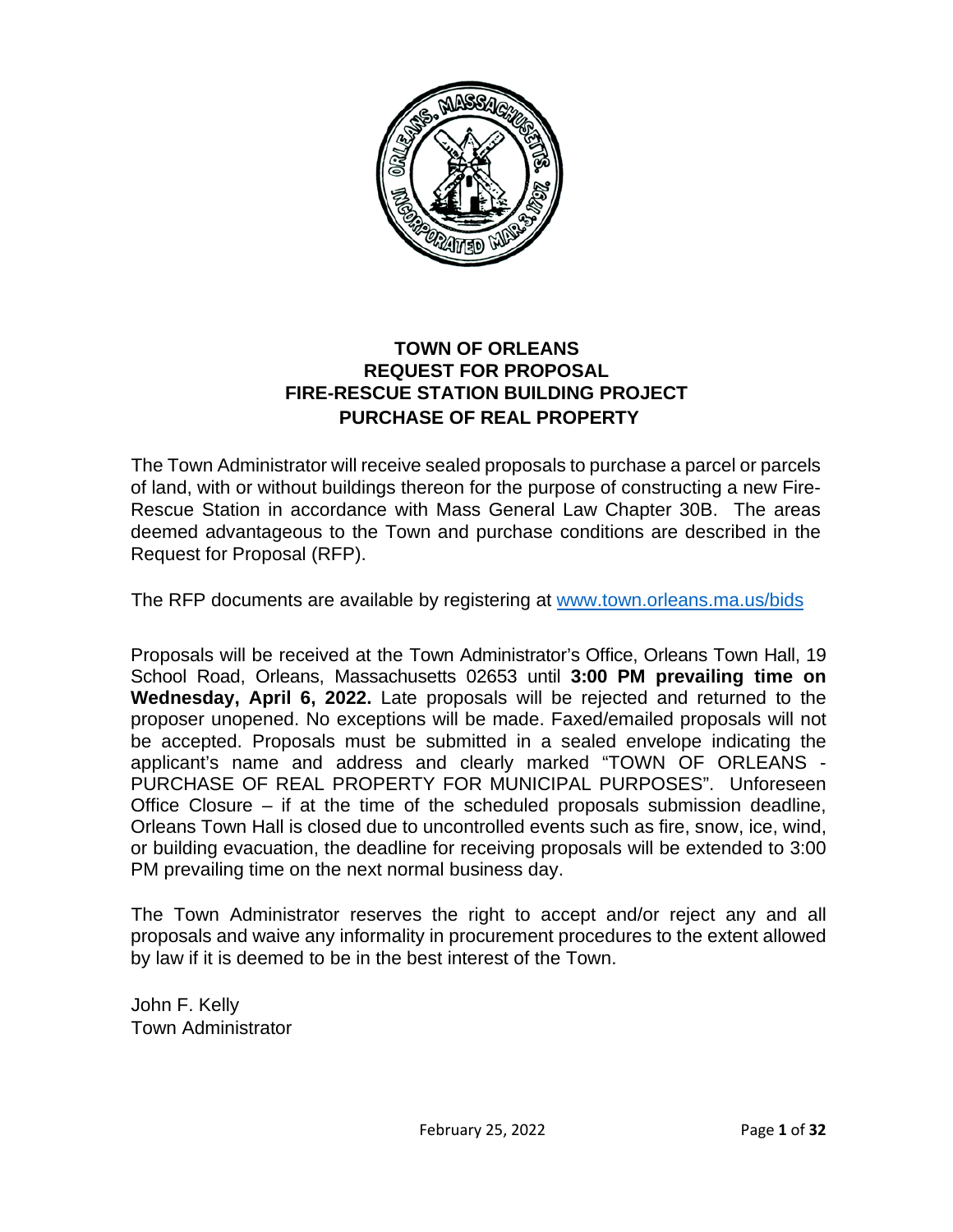# **TABLE OF CONTENTS**

# Attachments

|--|--|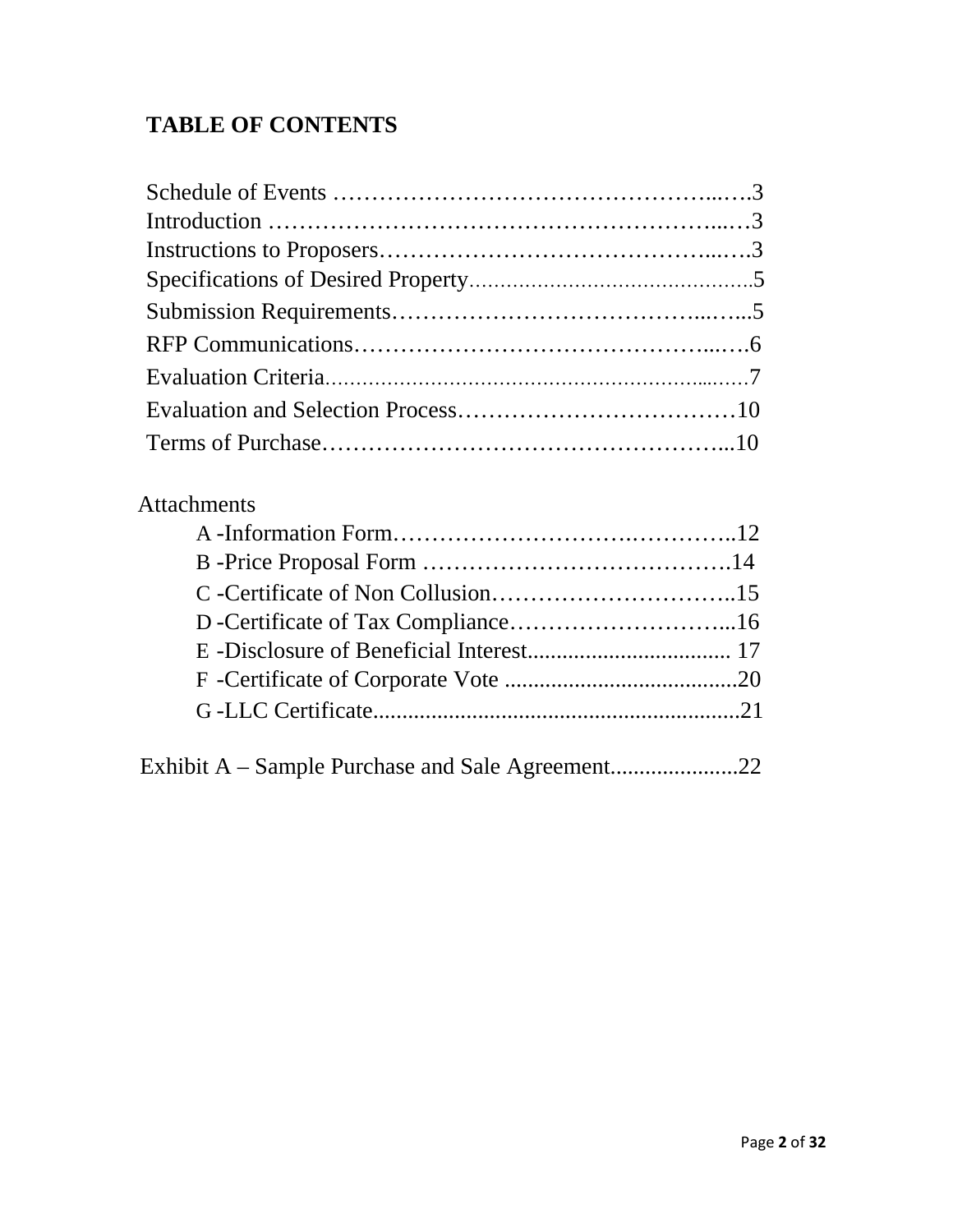#### SCHEDULE OF EVENTS

| Event                       | Date                      | <b>Time</b>       |
|-----------------------------|---------------------------|-------------------|
| <b>RFP Released</b>         | Wednesday, March 2, 2022, | $3:00 \text{ PM}$ |
| Written Inquiries due by    | Friday, March, 25, 2022,  | $3:00 \text{ PM}$ |
| Proposal Submissions due by | Wednesday, April 6, 2022, | $3:00 \text{ PM}$ |

#### **INTRODUCTION**

The Town of Orleans, hereinafter referred to as the "Town" for the purpose of this Request for Proposal (RFP), seeks to purchase a parcel or parcels of land, with or without buildings thereon, within the Town limits as described in the Evaluation Criteria. It is the intent of the Town to use the land for the location of a new Fire-Rescue Station. The Town has determined that this purchase is subject to Massachusetts General Law (M.G.L.), Chapter (c.) 30B, and has issued this RFP for soliciting proposals from property owners.

Notice of this RFP is published in the Central Register, which is a weekly publication of the Office of the Secretary of State, and in a newspaper with a circulation sufficient to inform the people of the affected locality. Additionally, this RFP is posted on the Town's website https://www.town.orleans.ma.us .

The Orleans Select Board and Town Meeting must authorize the purchase of the real property selected under this RFP. Therefore, any purchase and sales agreement entered into pursuant to this RFP will be subject to the Select Board's authorization, Town Meeting approval and a favorable subsequent ballot vote.

The successful property owner must be prepared to enter into a purchase and sale agreement within forty-five (45) days from the selection of the successful proposer substantially in the form of the Purchase and Sale Agreement attached hereto as Exhibit A. The Town may extend the date for execution of the Purchase and Sale Agreement for 90 days after initial 45 days to accommodate its processing schedules. The closing will occur subsequent to the appropriation of funds at a Town Meeting to be held after selection of a proposal and within one year (365 days) after date of selection.

#### INSTRUCTIONS TO PROPOSERS

Failure to submit required forms may result in the rejection of the proposal. The Town reserves the right to waive any informality in the proposal or any details contained therein that do not exactly comply with the terms of this RFP.

- All proposals must be signed by the owner of the property, enclosed in an envelope that is sealed and plainly marked on the outside "Town of Orleans Purchase of Real Property"
- A proposal must be signed as follows: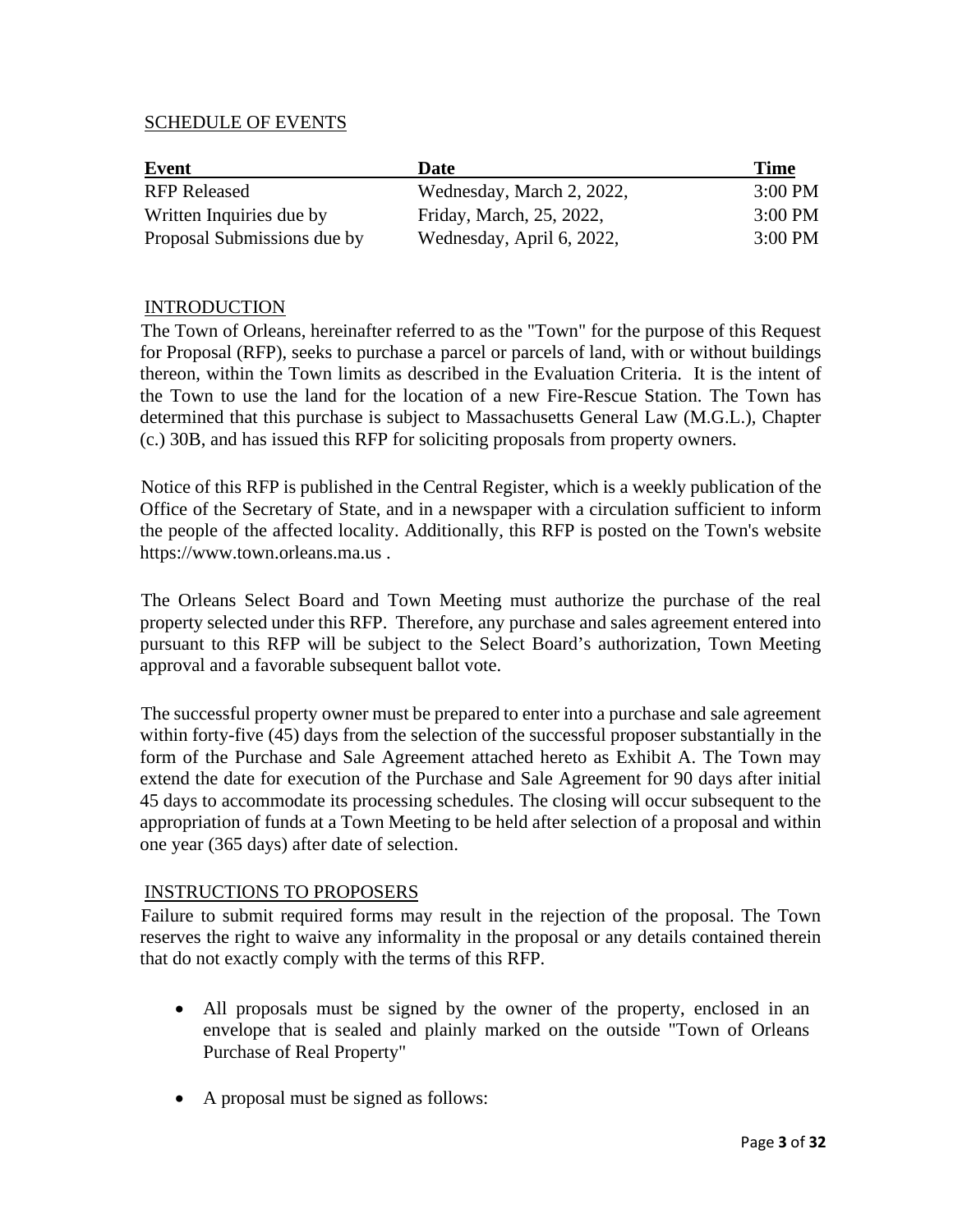- 1. If the proposer is an individual, by him/her personally, or
- 2. If the proposer is a partnership, by the name of the partnership, followed by the signature of each general partner, or
- 3. If the proposer is a corporation, by the president/vice-president and the treasurer/assistant treasurer or any other authorized officer, whose signature must be attested to by the clerk/secretary of the corporation and the corporate seal affixed (see Attachment E).
- 4. If an LLC, by the managing partner authorized to transact in real property.
- A proposal must include the following attachments properly completed and executed:
	- 1. Information Form (Attachment A)
	- 2. Price Proposal Form (Attachment B)
	- 3. Certificate of Non-Collusion (Attachment C)
	- 4. Certificate of Tax Compliance (Attachment D)
	- 5. Disclosure of Beneficial Interest (Attachment E)
	- 6. Certificate of Corporate Vote (Attachment F) (for corporate owned property only)
	- 7. LLC Certificate (Attachment G) (if an LLC is property owner)
- Questions concerning this RFP must be submitted, via email by 3:00 PM on March 25,2022, to Michaela Miteva at [mmiteva@town.orleans.ma.us](mailto:mmiteva@town.orleans.ma.us)
- The Town of Orleans may cancel this RFP or reject in whole or in part any and all proposals, if the Town determines that cancellation or rejection is in the best interest of the Town, and it may select the proposal that it deems to be in the best interest of the Town, notwithstanding that it may not be the lowest priced proposal, all in accordance with Chapter 30B.
- All terms of the proposals submitted in response to this RFP, including the price stated therein, must remain firm for one year (365 days) following the day of the proposal opening.
- If on the date and time of the submittal deadline Town Hall is closed due to an event such as fire, snow, ice, wind or building evacuation, the submittal deadline will be postponed until 3:00 PM on the next business day.
- By submitting a proposal, each proposer agrees that closing on the property submitted may not occur for one (l) year after the proposal submission date and agrees not to withdraw or otherwise alter its proposal due to lapse of time between proposal opening date and date of closing during the year following the opening of proposals.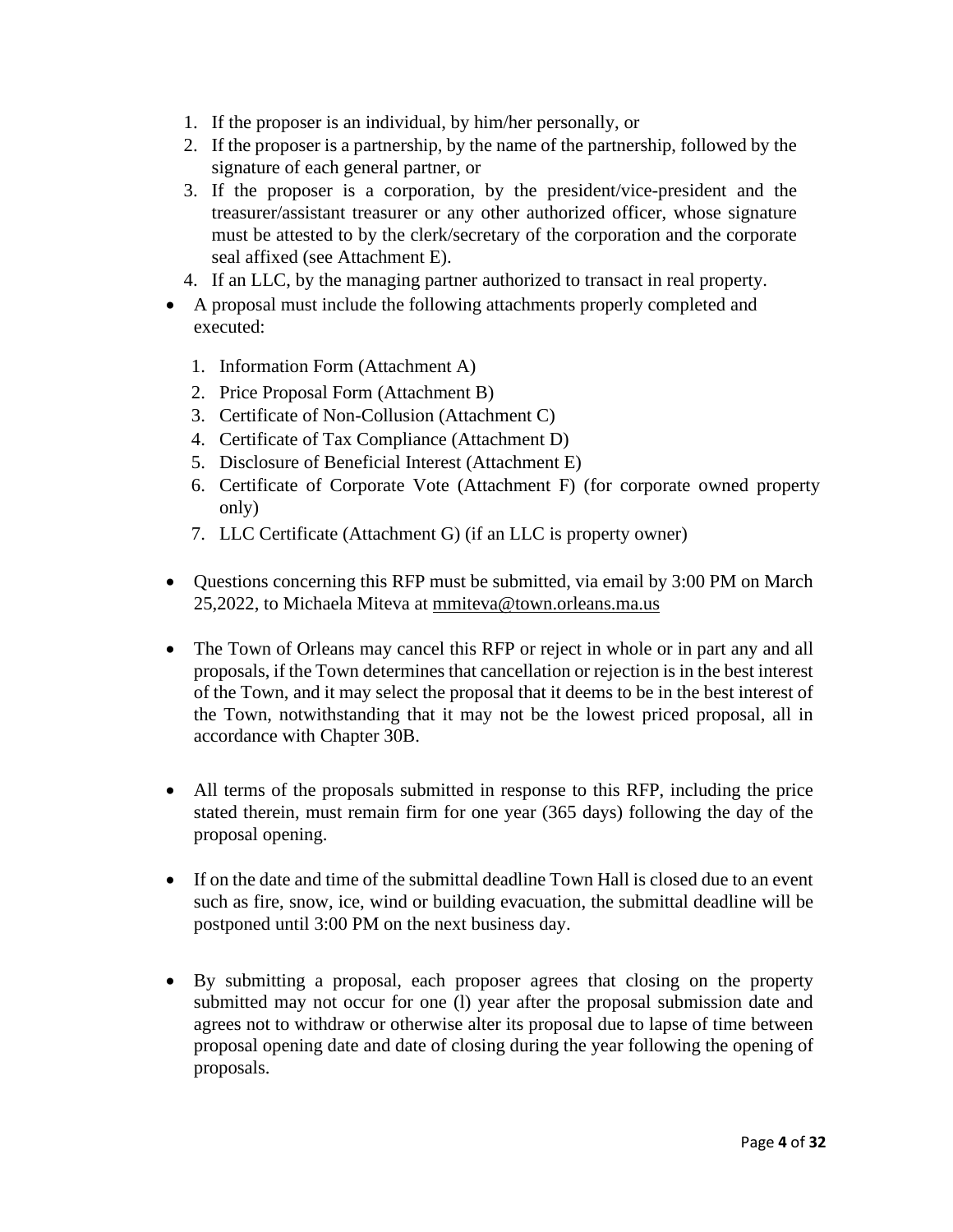#### SPECIFICATIONS OF DESIRED PROPERTY

The Town will consider the suitability of the proposed property, including but not limited to, factors relating to size of the property; site access for vehicles and pedestrians; availability of parking; environmental conditions, wetlands, grading, drainage, soil conditions, and other conditions of the property; security of the surrounding area; availability and proximity to, and adequacy of, public utilities; compatibility with existing land uses on surrounding parcels; characteristics of any building(s) and other improvements on the property, and whether it/they would have to be demolished or would be used; cost of development for the intended use; and such other characteristics as it deems advisable depending on the particular property being addressed.

At a minimum, the property must satisfy the following criteria:

- The property must be located within Town limits.
- The proposal must include a copy of the latest deed for the property; a site plan or survey of the property should be included, if available.
- If there are any easements, right-of-way privileges, restrictions or liens encumbering the property, they must be clearly stated on the Information Form or an attachment thereto.
- Subdivision of larger parcels is acceptable and will be considered on par with stand-alone parcels. All zoning categories, business, industrial or residential, will be considered and are acceptable.
- Proposed property may be a single parcel or contiguous parcels.

The Town retains the right to waive, retain, adjust, modify, enforce, or not enforce any criteria stated herein as it sees fit in the best interest of the Town of Orleans.

### SUBMISSION REQUIREMENTS

Town Administrator, 19 School Road, Orleans, MA 02653 must receive six (6) complete printed copies of each proposal, with all attachments on or before the submission deadline of April 6, 2022 at 3:00 PM prevailing time. One copy in electronic format must also be included. Bids will not be publicly opened. All proposals must be labeled "Town of Orleans Purchase of Real Property" and be mailed or hand delivered to the following address:

Town of Orleans, Town Administrator, 19 School Road, Orleans, MA 02653

- Absent exigent circumstances beyond proposer's control, proposals received by the Town later than the Submission Deadline will be deemed non-responsive and will be rejected. (any acceptance would be subject to approval by the Inspector General of the Commonwealth of Massachusetts)
- All proposals will be date/time stamped as they are received, and the Town's date/time stamp will be controlling. No proposals will be accepted after submission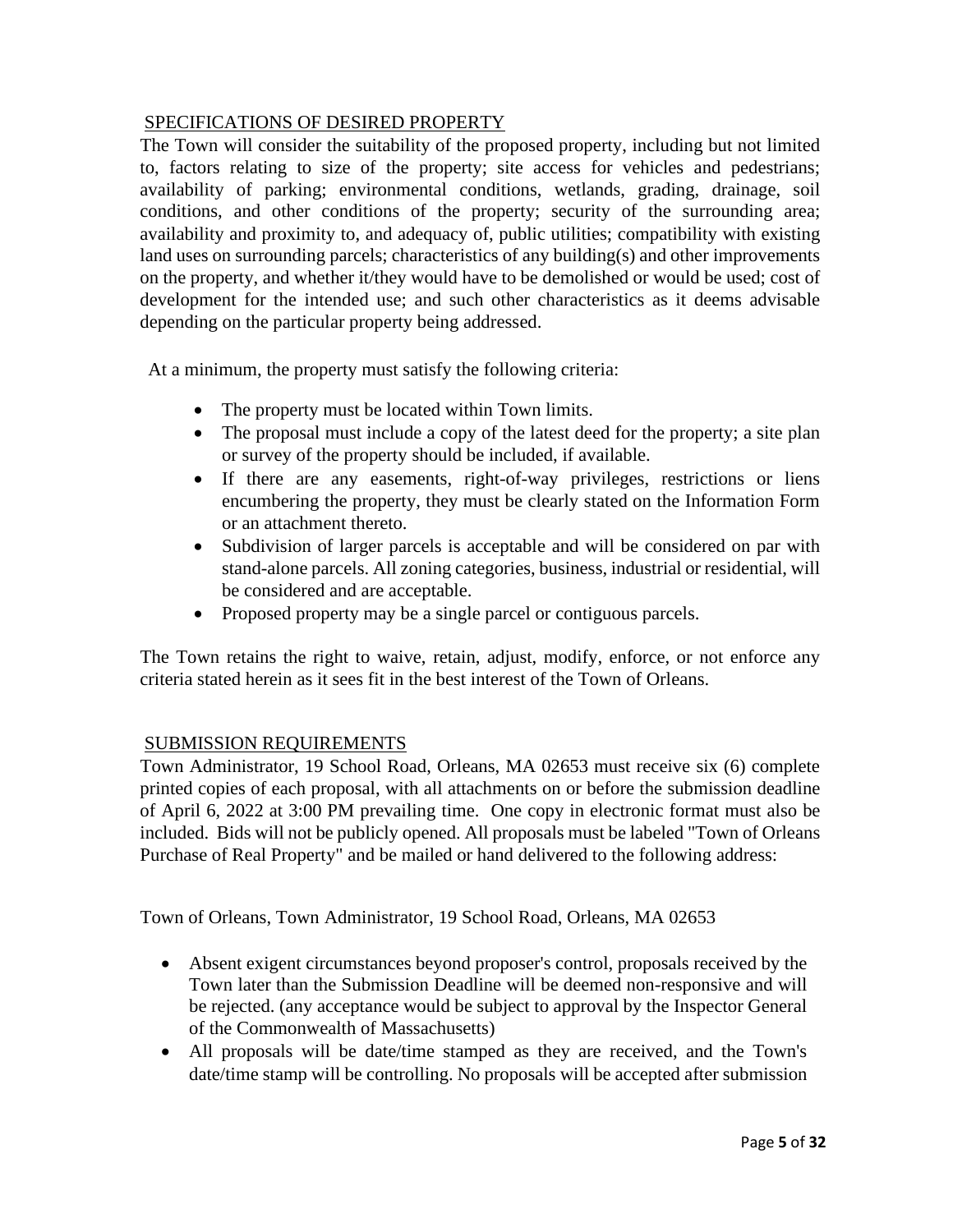deadline. Late delivery of materials due to any type of delivery system may be cause for rejection.

- Emailed or faxed proposals will be deemed non-responsive and will be rejected, regardless of the date/time received.
- The Town will not accept any information or materials submitted after the Submission Deadline unless said information or materials are provided in response to the Town's request for such information or materials.
- Submission requirements are strictly enforced. Proposers are cautioned to hand deliver their proposals or to allow sufficient time for their proposals to be received by mail or other delivery service.
- Prior to the Submission Deadline, proposers may correct, modify, or withdraw a proposal by written notice to the Town's Awarding Authority at the address specified above. After the opening of proposals, a proposer may not correct or modify the price or any other provisions of its proposal in a manner prejudicial to the interests of the Town or fair competition as determined by the Inspector General. No proposer may withdraw his proposal for a period of 365 days (one year) after the date and time set for the opening of the proposals.
- All proposals shall be unconditional.
- The Town reserves the right to request additional information from any and all proposers if it is deemed necessary in order to identify the most advantageous proposal.
- This RFP is issued pursuant to M.G.L. c. 30B, 16. The Town is interested in securing a property at the lowest responsible price. However, the Town reserves the right to award the purchase to the proposer offering the most advantageous combination of property characteristics and purchase price and shall not be required to award the purchase to the proposer offering the lowest price. The Town reserves the right to negotiate the purchase price and other terms with the selected proposer in a manner not prejudicial to fair competition. Any award is subject to obtaining the proper zoning and regulatory approvals to the extent any may be necessary to carry out the purposes of this RFP. Any award is also subject to the authorization and appropriation of the Town.
- The Town reserves the right to conduct site visits to verify the information provided in the proposals and to perform detailed evaluations of the property proposed prior to award. The proposer's failure to cooperate with the Town in this regard may result in rejection of the proposal.

### RFP COMMUNICATIONS:

It is the sole responsibility of the proposer to ascertain the existence of any addenda and/or modifications disseminated by the Town, whether or not the same are mailed to, or received by, proposer. This RFP has been published on the Town's website <https://www.town.orleans.ma.us/bids>

The Town accepts no liability for and will provide no accommodations to proposers who fail to check for amendments and/or modifications to this RFP and subsequently submit inadequate or incorrect responses. Proposers may contact the Town Awarding Authority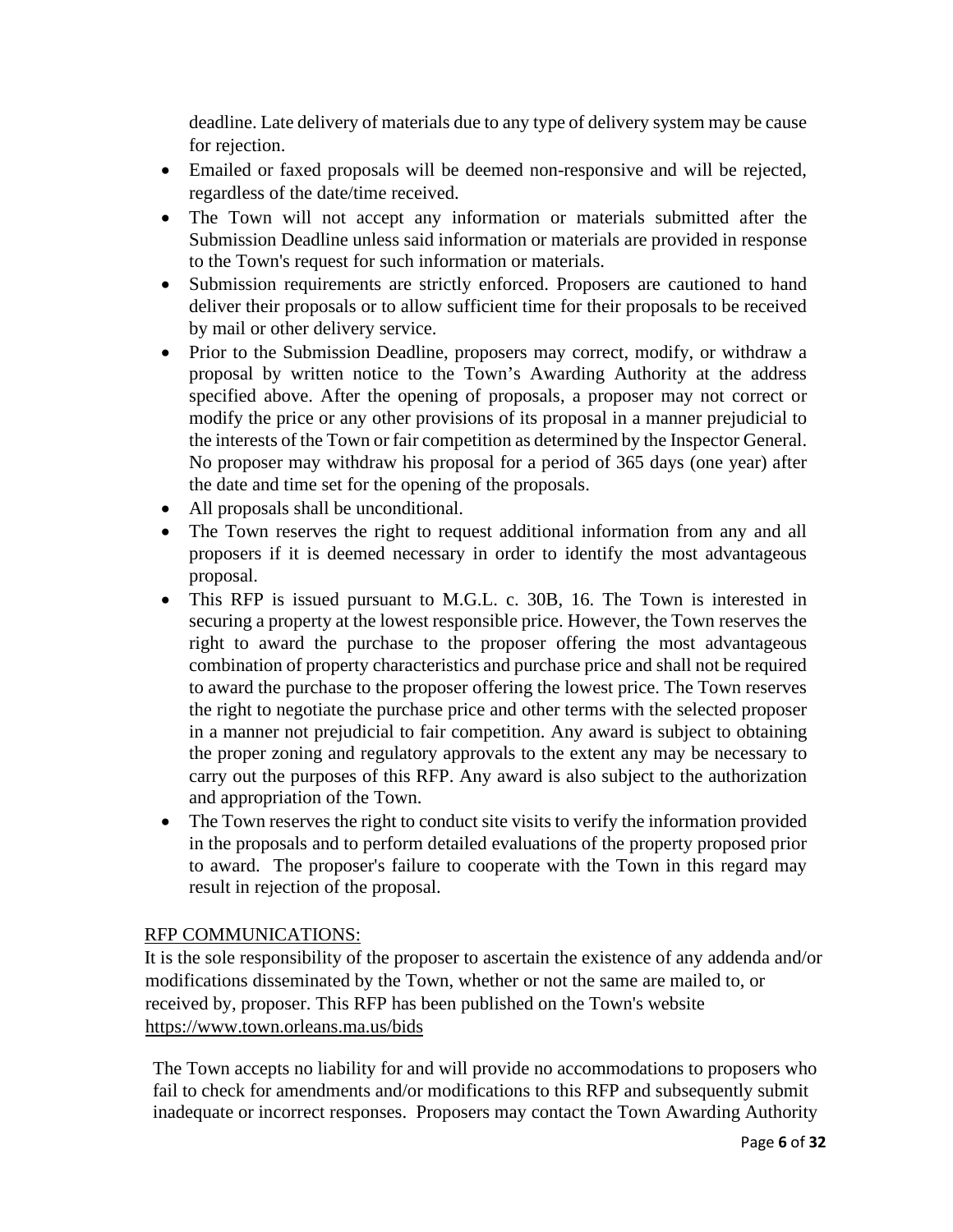in the event this RFP is incomplete, or the proposer is having trouble obtaining any part of the RFP electronically through the Town's website, including, and without limitation, the proposal form, and attachments.

Proposers with disabilities or hardships that seek reasonable accommodations, which may include the receipt of RFP information and/or addenda and/or modifications in an alternative format, must communicate such requests in writing and accommodation will be made by agreement.

All questions or inquiries concerning this RFP must be made in via email to Michaela Miteva at [mmiteva@town.orleans.ma.us.](mailto:mmiteva@town.orleans.ma.us) All inquiries received by 3:00 PM on March 25, 2022, will be considered. Questions may be delivered, mailed, or emailed. Written responses will be emailed to all applicants on record as having received this RFP.

#### EVALUATION CRITERIA

Evaluation of proposals will be based upon information provided in the proposals, obtained on site visits and from other generally available and verifiable information. The Town reserves the right to request clarification of proposal terms or additional information after the Submission Deadline.

Proposals will be evaluated based upon minimum and comparative criteria. Depending on the terms of the particular proposal, the Town may offer to purchase the property from the proposer who submits the most advantageous proposal based on consideration of the specified minimum and comparative criteria, and the price.

**Minimum Criteria:** Each proposal must meet all of the following criteria in order to be considered for further evaluation:

- Proposer must have good clear record and marketable title and be able to transfer same to the Town.
- Proposer must submit all required forms properly completed and executed.
- Proposer must submit all required explanations and documentation required herein.
- Proposer must meet all the material and mandatory terms and conditions of the Purchase & Sale Agreement form incorporated herein and attached hereto as Exhibit A and any of its reiterations.

Proposals that do not meet the Minimum Criteria may be judged non-responsive and, in such case, will not be reviewed further.

**Comparative Criteria:** Proposals that meet the Minimum Criteria listed above will be evaluated by the following Comparative Criteria: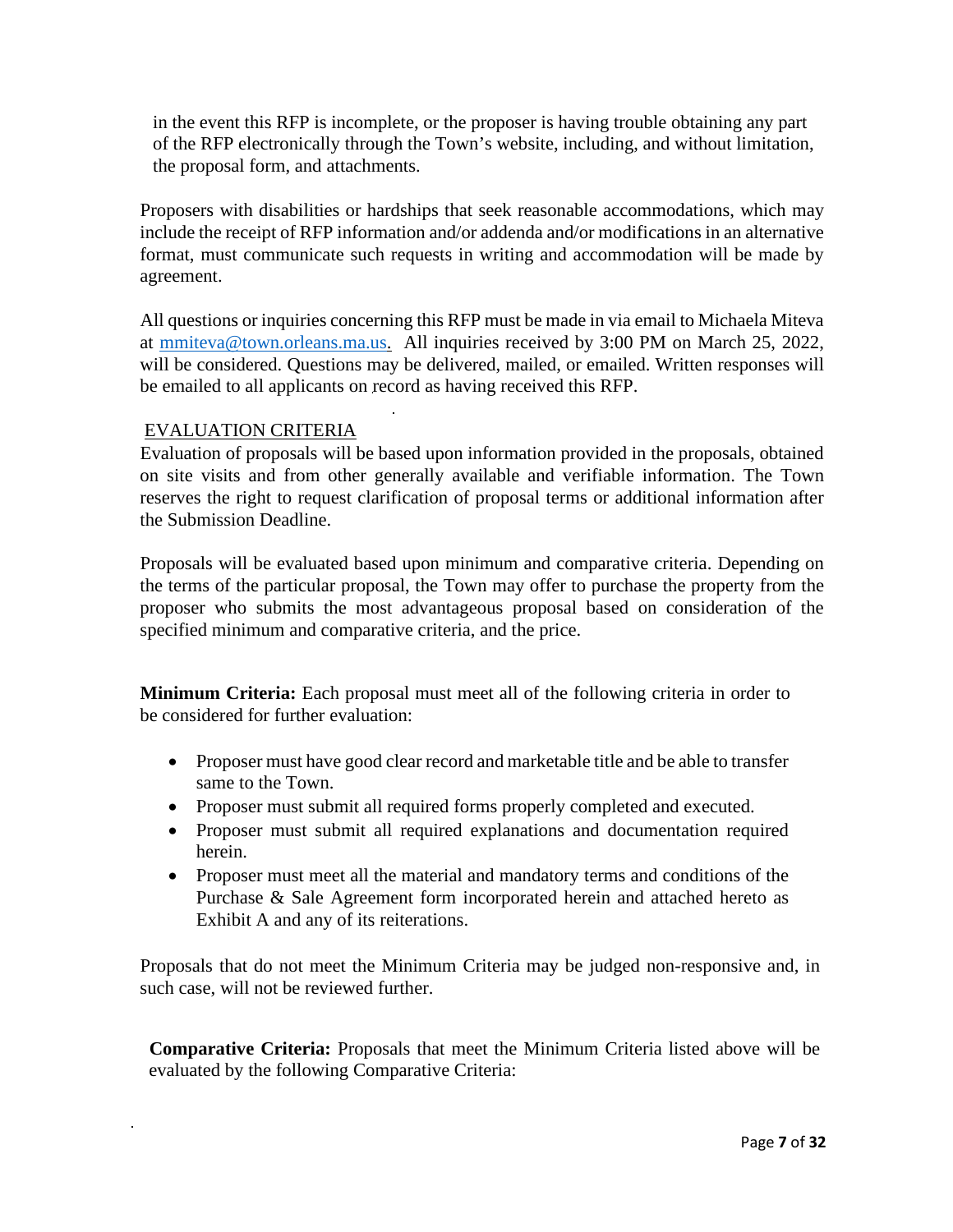| Size of parcel<br><b>Highly Advantageous</b> | Upland greater than 3.0 Acres                            |
|----------------------------------------------|----------------------------------------------------------|
| Advantageous                                 | Upland greater than 2.5 Acres but less<br>than 3.0 Acres |
|                                              |                                                          |

| Not Advantageous | Upland is less than 2.5 Acres |
|------------------|-------------------------------|
|------------------|-------------------------------|

# Frontage on Town-Accepted Roadway

| <b>Highly Advantageous:</b> | 150 or more feet of direct frontage upon a town<br>accepted public roadway.                                                                                                                          |
|-----------------------------|------------------------------------------------------------------------------------------------------------------------------------------------------------------------------------------------------|
| Advantageous:               | 75 to 150 feet of direct frontage upon a town accepted<br>roadway.                                                                                                                                   |
| Not Advantageous:           | Less than 75 feet of frontage on a town accepted roadway,<br>or the property does not have direct frontage on a town<br>accepted roadway but provides easement/right of way<br>through private ways. |

# Rights-Of-Way, Easements, Restrictions

| <b>Highly Advantageous:</b> | There are no rights-of-way or easements either over or<br>under the property, or restrictions affecting the use of the<br>property for the Town's intended purpose.                                 |
|-----------------------------|-----------------------------------------------------------------------------------------------------------------------------------------------------------------------------------------------------|
| Advantageous:               | There are rights-of-way or easements either over or under,<br>or restrictions that affect, the property, but that do not<br>interfere unreasonably with the Town's intended use of the<br>property. |
| Not Advantageous:           | There are rights-of way or easements either over or under,<br>or restrictions affecting, the property that materially affect<br>the use of the property for the Town's intended use.                |
| Unacceptable:               | There are rights-of-way or easements either over or under,<br>or restrictions affecting, the property that prohibit the use<br>of the property for the Town's intended use.                         |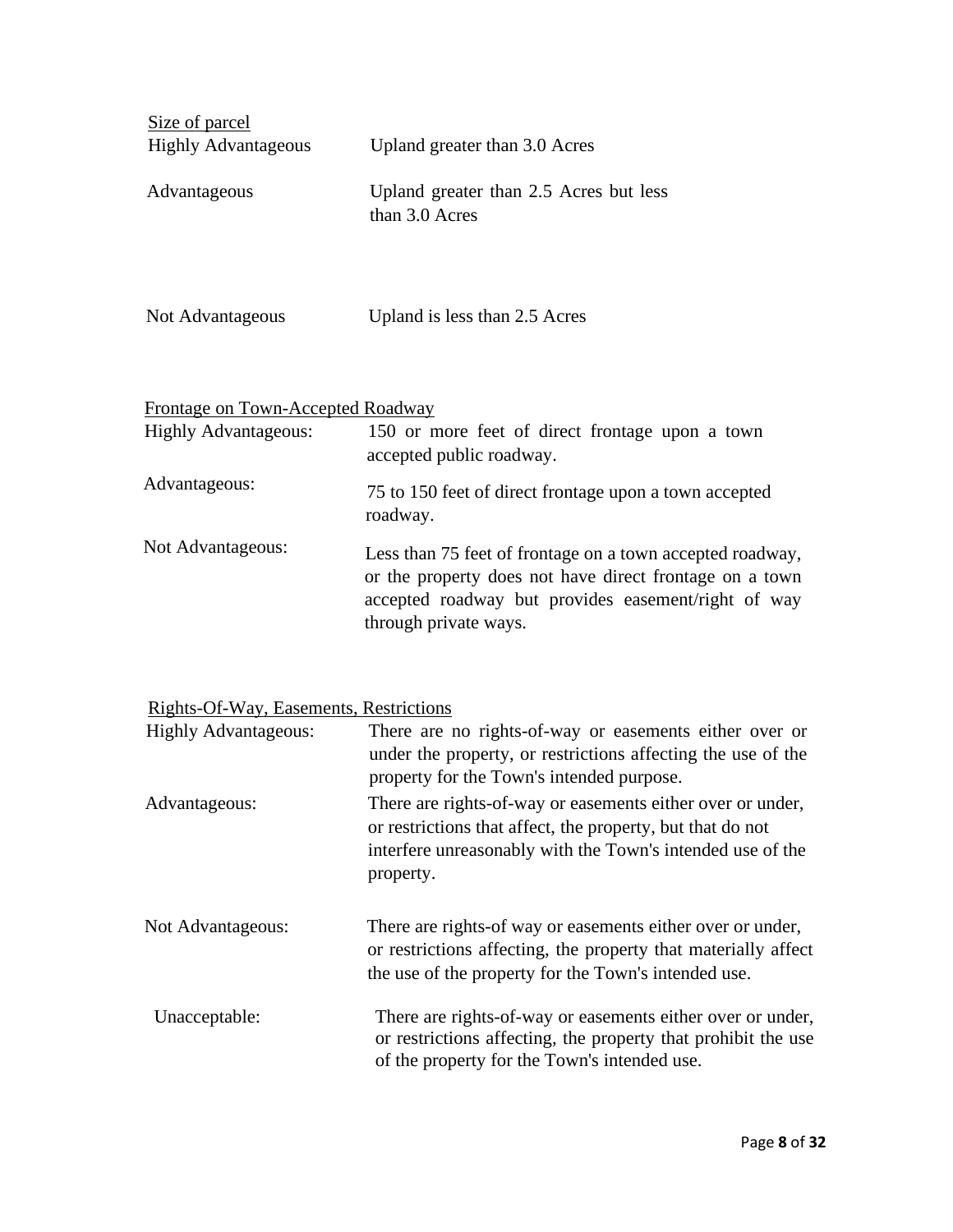# PROXIMITY TO (see map below)

| <b>Highly Advantageous:</b> | Located within the Highly<br>Advantageous Area |
|-----------------------------|------------------------------------------------|
| Advantageous:               | Located within the Advantageous Area           |
| Less Advantageous:          | Located within the Less<br>Advantageous Area   |
| Unacceptable:               | Not within the map areas shown                 |

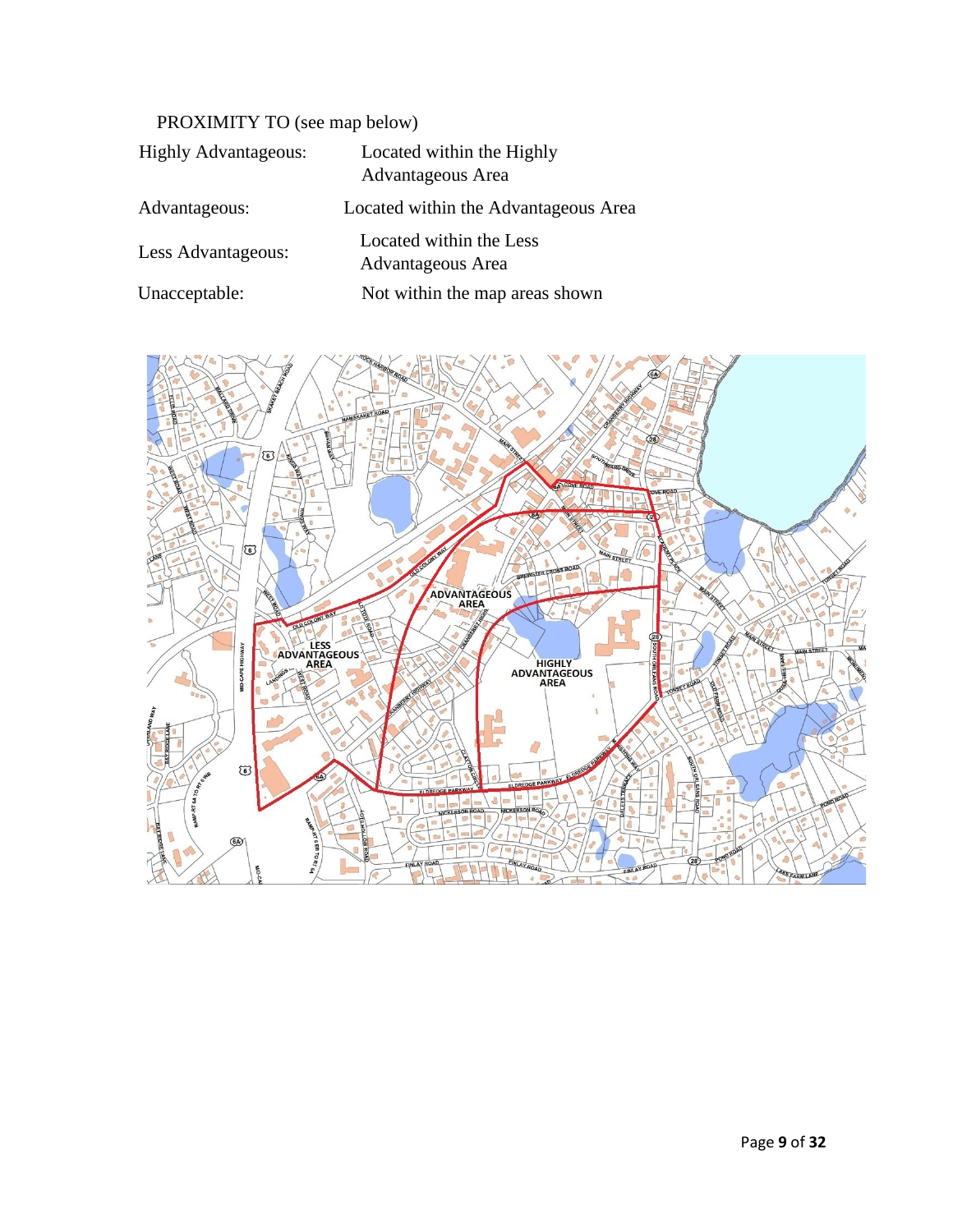#### EVALUATION AND SELECTION PROCESS

The Town may conduct site visits of properties offered for sale pursuant to this RFP.

The Town will evaluate proposals in accordance with the evaluation criteria set forth in this RFP and will select the proposal most advantageous to the Town, taking into consideration the evaluation criteria and the price.

Any purchase and sales agreement entered into pursuant to this RFP will be subject to Town's authorization and appropriation.

#### TERMS OF PURCHASE

The Purchase and Sale Agreement to be executed between the Town and the successful proposer shall be substantially in the form of the Purchase and Sale Agreement attached hereto as Exhibit A, and shall include, at a minimum, the following mandatory terms:

- No down payment will be made upon execution of the Purchase and Sale Agreement. The Town will pay the entire purchase price, at closing, subject to customary and usual adjustments.
- The Town does not have a real estate broker representing it, and the seller must agree to defend, indemnify the Town against and hold the Town harmless from any claim, loss, damage, costs or liabilities for any brokerage commission or fee which may be asserted against the Town by any broker in connection with this transaction.
- On reasonable notice, the Town and its consultants, agents, employees, and representatives however characterized, will be granted access to the property to examine the property, including, without limitation, conducting surveys, soil tests and environmental investigations, and inspections of buildings and other existing structures. The seller shall grant reasonable access to the Town and its consultants, contractors, agents and representatives to the proposed property for such inspections and investigations. The Town in the selection process will consider information obtained from site visits.
- The property will be delivered vacant and free of all tenants, occupants, and personal property, unless specifically agreed to by both parties in writing.
- The seller shall deliver a good and sufficient quitclaim deed of the property to the Town of Orleans, which deed shall convey good, clear record and marketable title to the property, subject only to those easements, restrictions and encumbrances which are acceptable to the Town and do not interfere with the use of the property for its proposed municipal purpose.
- If the land is registered, the quitclaim deed must be in form sufficient to entitle the Town to an Owner's Certificate of Title, and the property owner shall deliver at closing all documents necessary to enable the Town to obtain a Certificate of Title and to satisfy all Land Court and registration requirements.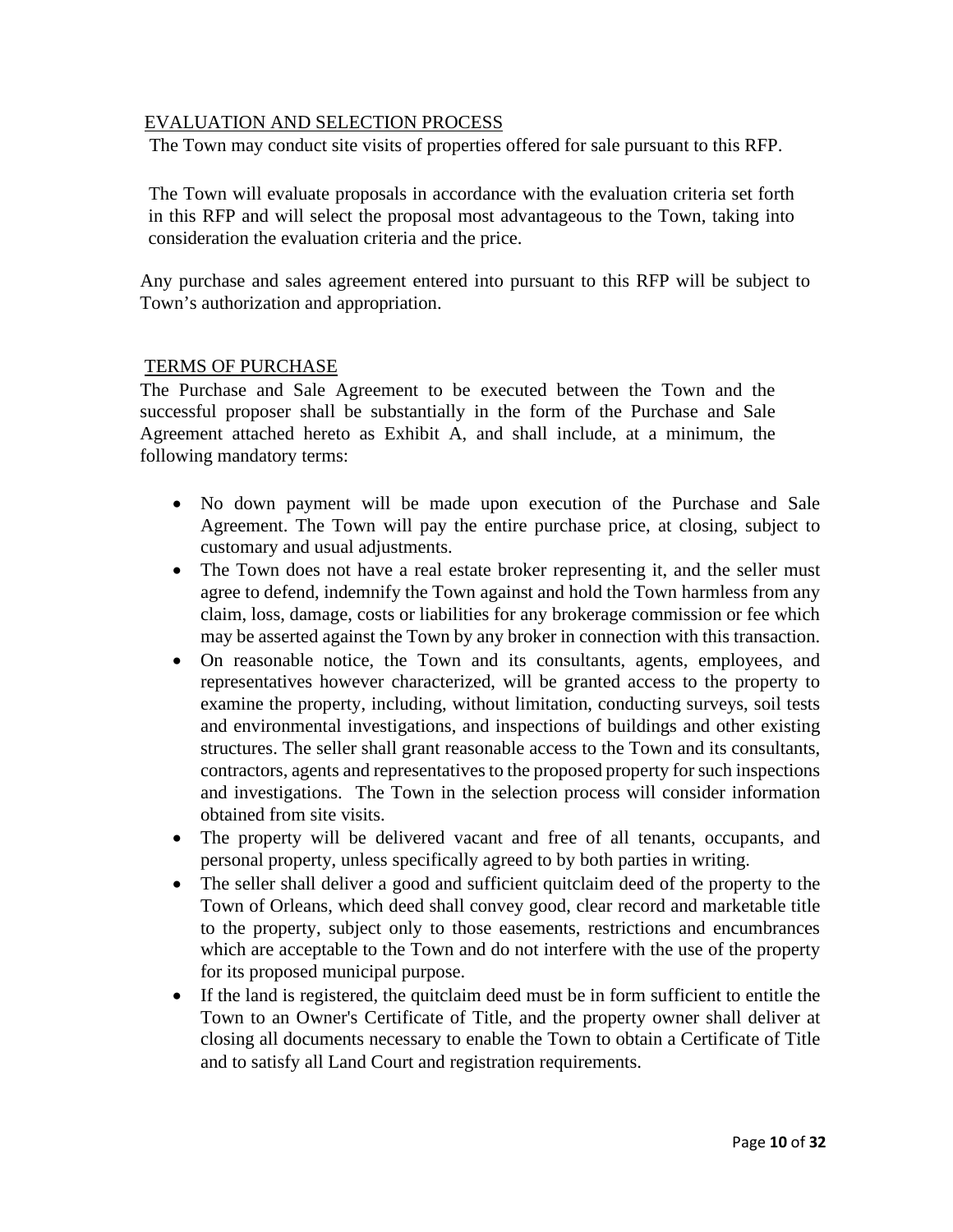- The physical and environmental condition of the property and the improvements therein shall be entirely acceptable to the Town, in the Town's discretion, or the Town shall not be obligated to purchase the property.
- The seller shall provide sufficient authority documentation, in recordable form, including, without limitation, as applicable, legal existence and good standing certificates from the Secretary of State, complete incumbency certificates and trustee's certificates, valid current vote(s)/resolution(s), direction of partners, members or beneficiaries, and other documentation reasonably required by the Town.
- Taxes for the then current fiscal year shall be adjusted in accordance with M.G.L. c. 59, 72A. Any taxes paid by the seller prior to the closing shall not be refunded.
- The Town shall have no obligation to purchase the property, and the Purchase and Sales Agreement will become null and void if, by way of example, and not limitation:
- 1. The Town determines at any time prior to closing that the property and/or the improvements thereon are not suitable, for its specific needs.
- 2. The information contained in the proposal proves to be inaccurate.
- 3. It becomes unlawful for either party to execute the purchase and sale agreement or consummate the transaction.
- 4. The Town fails to obtain approval and/or funding by an affirmative vote of the Town.
- 5. The Town finds undisclosed hazardous waste or hazardous materials on the property.
- 6. The Town fails to comply with the provisions of M.G.L. c. 30B (the Uniform Procurement Act) for acquisition of real property.
- 7. The property is damaged or destroyed by fire, vandalism, or other casualty, or all or part of the property is taken by eminent domain by any entity.
- 8. The seller fails to waive relocation benefits under M.G.L. c. 79A and 760 CMR 27.03 for itself and all other tenants or other occupants of the property.
- 9. The Town fails to obtain the proper zoning and regulatory approvals to the extent necessary to use and operate the property for the Town's intended purposes.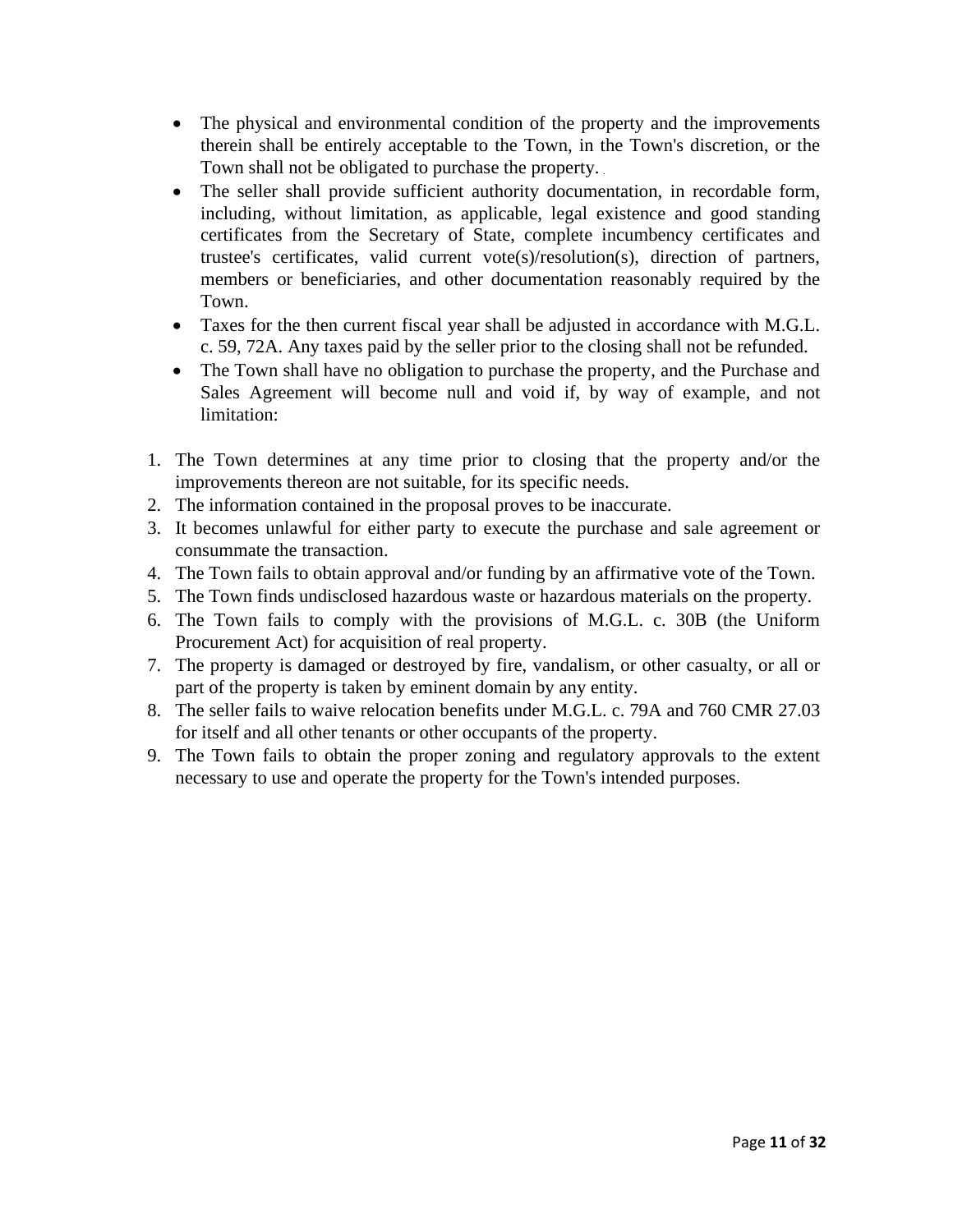## ATTACHMENT A INFORMATION FORM *Page 1 of 2*

| <b>Property Street Address:</b> | Map # | Parcel ID |
|---------------------------------|-------|-----------|
|                                 |       |           |

Total sq. ft.:

Amount of Frontage on

(# of feet) (Name of Town accepted roadway)

- a. Describe valid easement rights over private way(s) leading to a public way duly laid out or accepted as such by the municipality or other government entity, including distance from property to public way and width of easement. Include deed references in the description, if attaching these details, indicate  $here:$
- b. Attach a copy of the current deed(s) with the Registry of Deeds Book and Page reference.
- c. Are there any structures on the property?
- d. Are there any right-of-way privileges or easements benefiting the property? If yes, please attach detailed explanation.
- e. Are there any deed restrictions? If yes, please attach detailed explanation.
- f. Attach a description of the and past uses of the property, including any history of the release or disposal of any oil or other hazardous materials on the property.
- g. Has the property been surveyed?\_\_\_\_\_\_\_\_\_ Date of survey: \_\_\_\_\_\_\_\_\_\_\_\_\_\_\_\_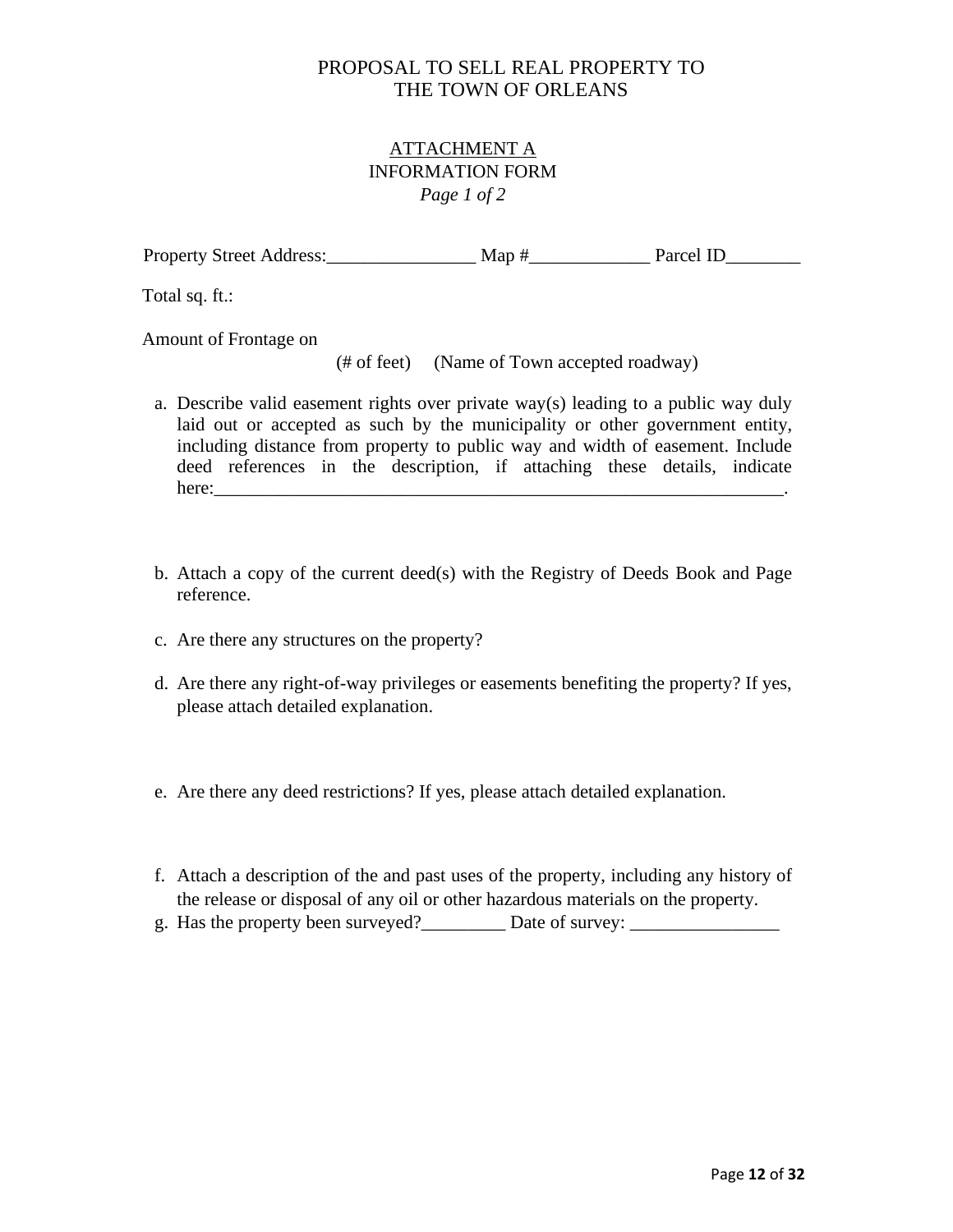## ATTACHMENT A

## INFORMATION FORM *Page 2 of 2*

- h. Is the property bounded by survey monuments?
- i. Include a Site Plan or Survey Plan of the property, if available.
- j. List Current Owner(s) name(s), address, preferred phone contact number, and email:
- k. List any liens or mortgages of record, including Registry Book and Page references: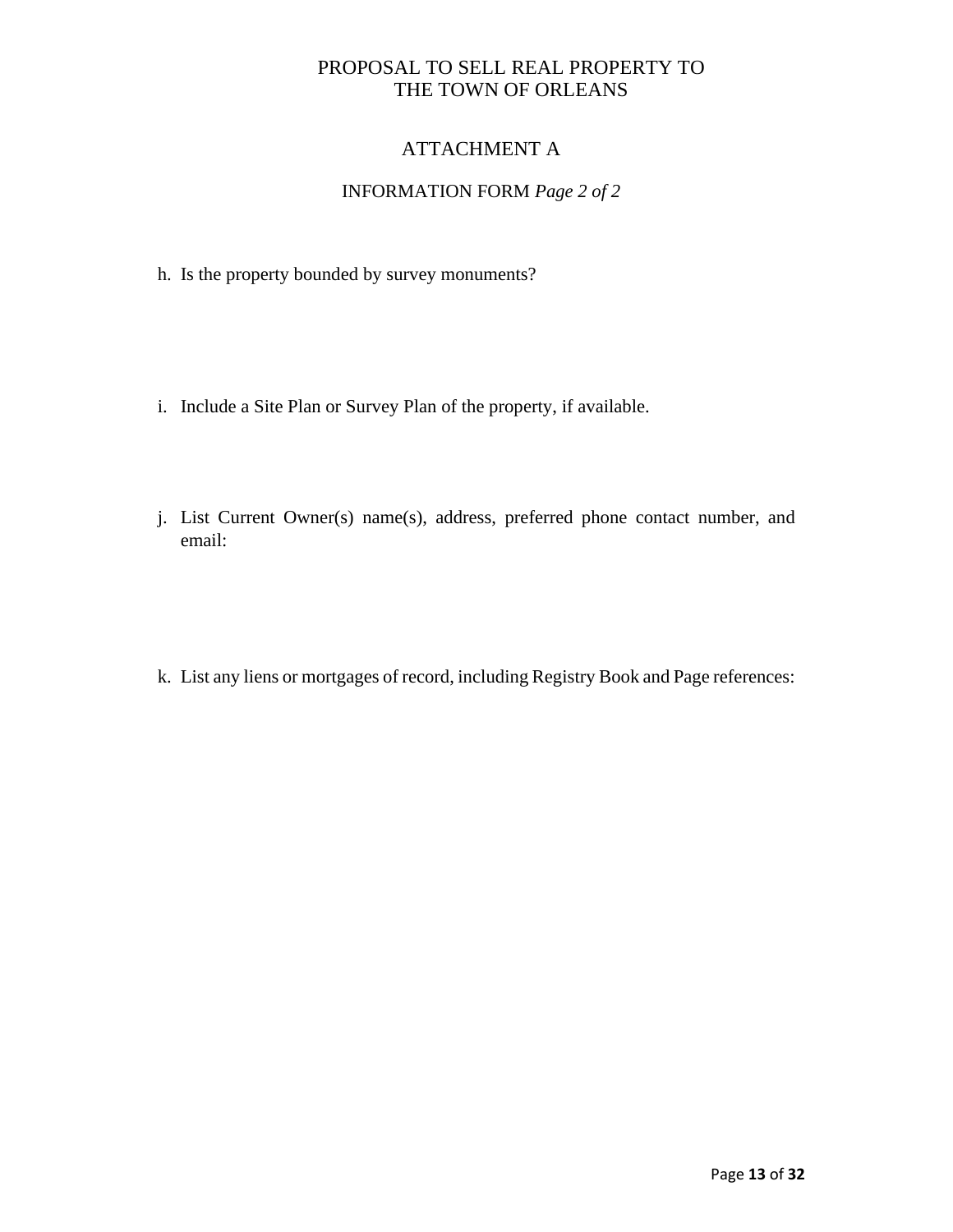#### ATTACHMENT B - PRICE PROPOSAL FORM

To the Awarding Authority:

A. The Undersigned proposes to sell the property listed in this Response to the Town of Orleans's Request for Proposal to the Town of Orleans Massachusetts, for the price listed below in accordance with the terms and conditions of the Request for Proposals.

Property Address:

Assessor's map and Lot Number:

Registry of Deeds Book and Page:

B. The proposed sale price is dollars:

| - - | w |  |
|-----|---|--|
|     |   |  |

This price includes the parcel(s) and all amenities required by this RFP.

| . |
|---|
|---|

Name of Proposer:\_\_\_\_\_\_\_\_\_\_\_\_\_\_\_\_\_\_\_\_\_\_\_\_\_\_\_\_\_\_\_\_

| $\sim$<br>$\mathcal{N}$ 10 m<br>atura:<br>$\tilde{}$<br>- |  |
|-----------------------------------------------------------|--|
|                                                           |  |

| <b>Business Address:</b> |  |
|--------------------------|--|
|--------------------------|--|

Phone and Fax. Nos. \_\_\_\_\_\_\_\_\_\_\_\_\_\_\_\_\_\_\_\_\_\_\_\_\_\_\_\_

E-Mail \_\_\_\_\_\_\_\_\_\_\_\_\_\_\_\_\_\_\_\_\_\_\_\_\_\_\_\_\_\_\_\_\_\_\_\_\_\_\_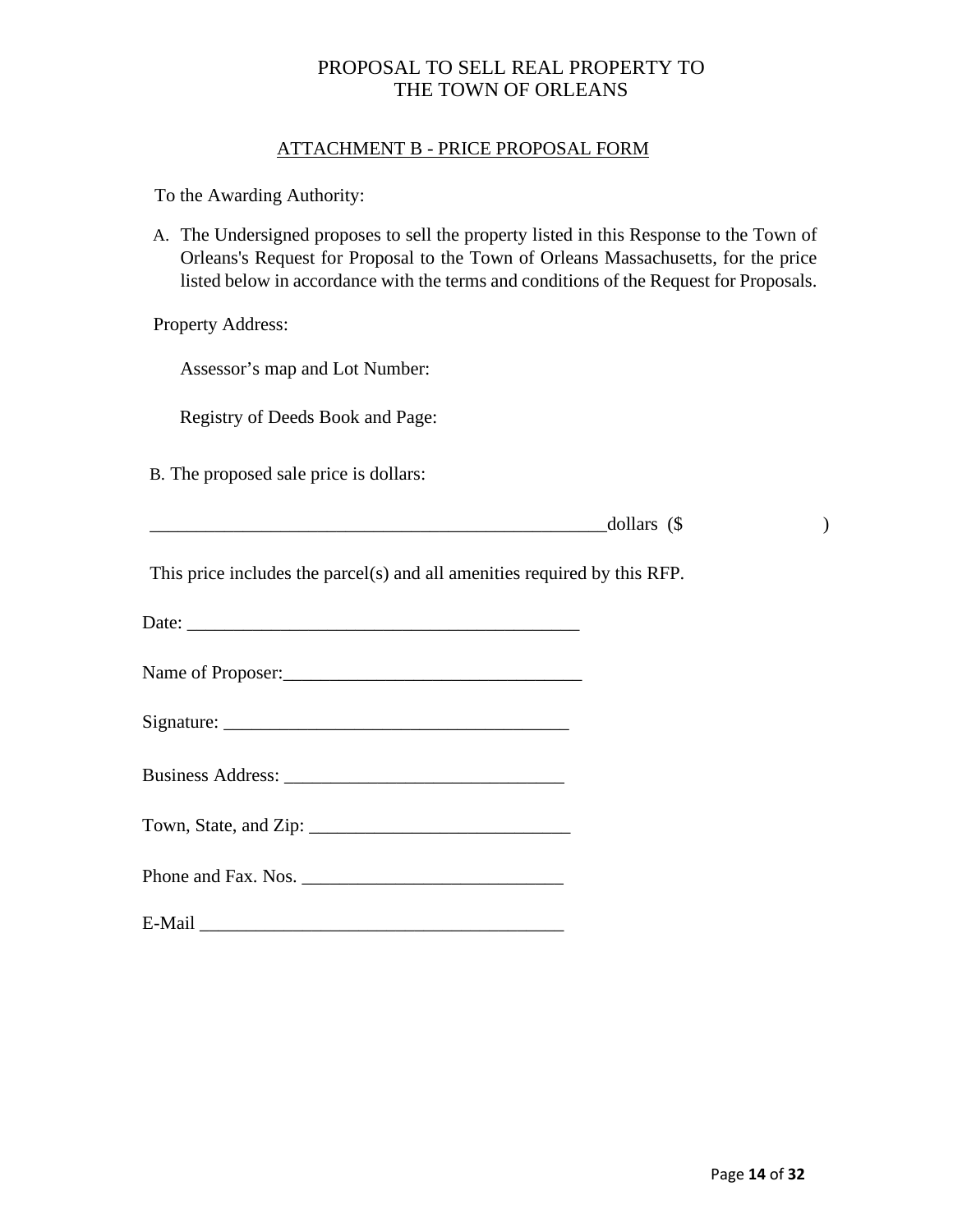#### ATTACHMENT C - CERTIFICATE OF NON-COLLUSION

The undersigned certifies under penalties of perjury that this bid or proposal has been made and submitted in good faith and without collusion or fraud with any other person. As used in this certification, the word "person" shall mean natural person, business, partnership, corporation, committee, union, club or other organization, entity, or group of individuals.

 $Signature:$ 

Print Name & Title:

Date: \_\_\_\_\_\_\_\_\_\_\_\_\_\_\_\_\_\_\_\_\_\_\_\_\_\_\_\_\_\_\_\_\_\_\_\_\_\_\_\_\_\_\_\_\_\_\_\_\_\_\_\_\_\_\_\_\_\_\_\_\_\_\_\_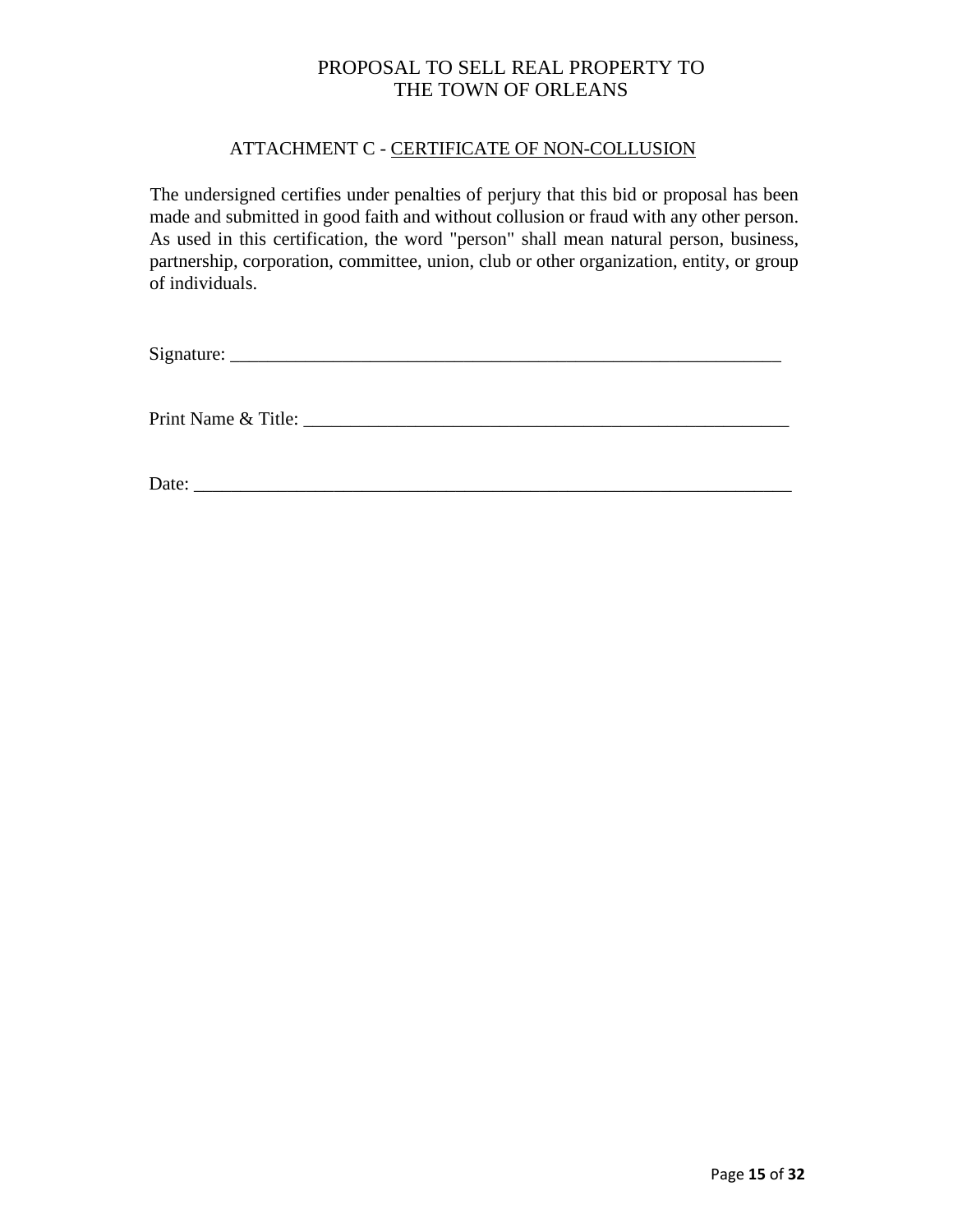### ATTACHMENT D - CERTIFICATE OF TAX COMPLIANCE

Pursuant to Chapter 62C of the Massachusetts General Laws, Section 49A (b), I

**Example 2.1** authorized signatory for

*Name of individual Name of owner*

Do hereby certify under the pains and penalties of perjury that said owner has complied with all laws of the Commonwealth of Massachusetts, and the Town of Orleans, relating to taxes, permit or other fees, reporting of employees and contractors, and

withholding and remitting child support.

Signature: \_\_\_\_\_\_\_\_\_\_\_\_\_\_\_\_\_\_\_\_\_\_\_\_\_\_\_\_\_\_Date: \_\_\_\_\_\_\_\_\_\_\_\_\_\_\_\_\_\_\_\_\_\_\_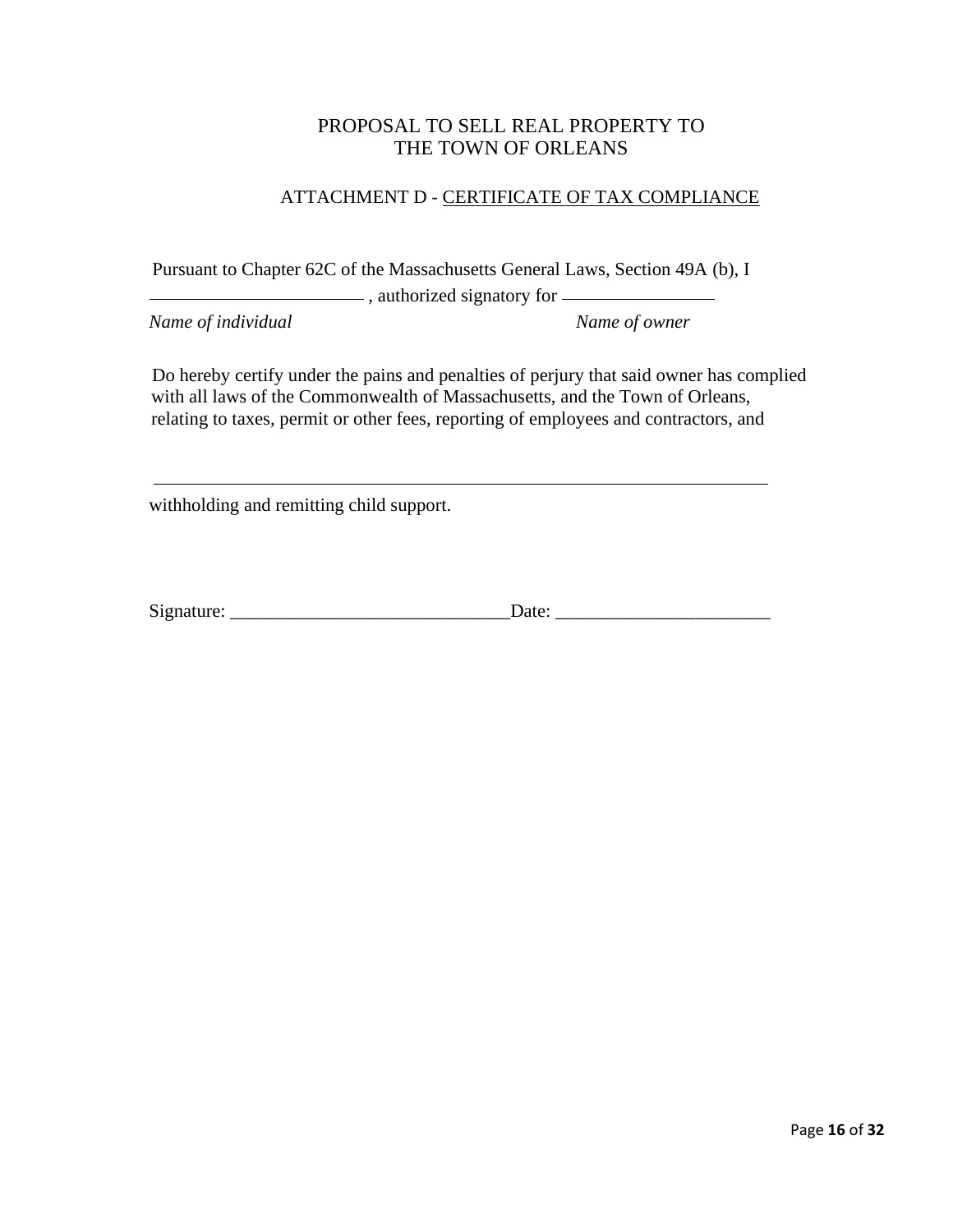## ATTACHMENT E - DISCLOSURE OF BENEFICIAL INTERESTS IN REAL PROPERTY **TRANSACTION**

*Page 1 of 3*

This form contains a disclosure of the names and addresses of all persons with a direct or indirect beneficial interest in the real estate transaction described below. This form must be filed with the Massachusetts Division of Capital Planning and Operations, as required by M.G.L. c. 7, S 40J, prior to the conveyance of or execution of a lease for the real property described below. Attach additional sheets if necessary.

- 1. Public agency involved in this transaction: Town of Orleans (Name of jurisdiction)
- 2. Complete legal description of the property:
- 3. Type of transaction: Sale
- 4. Seller(s):

Purchaser(s): Town of Orleans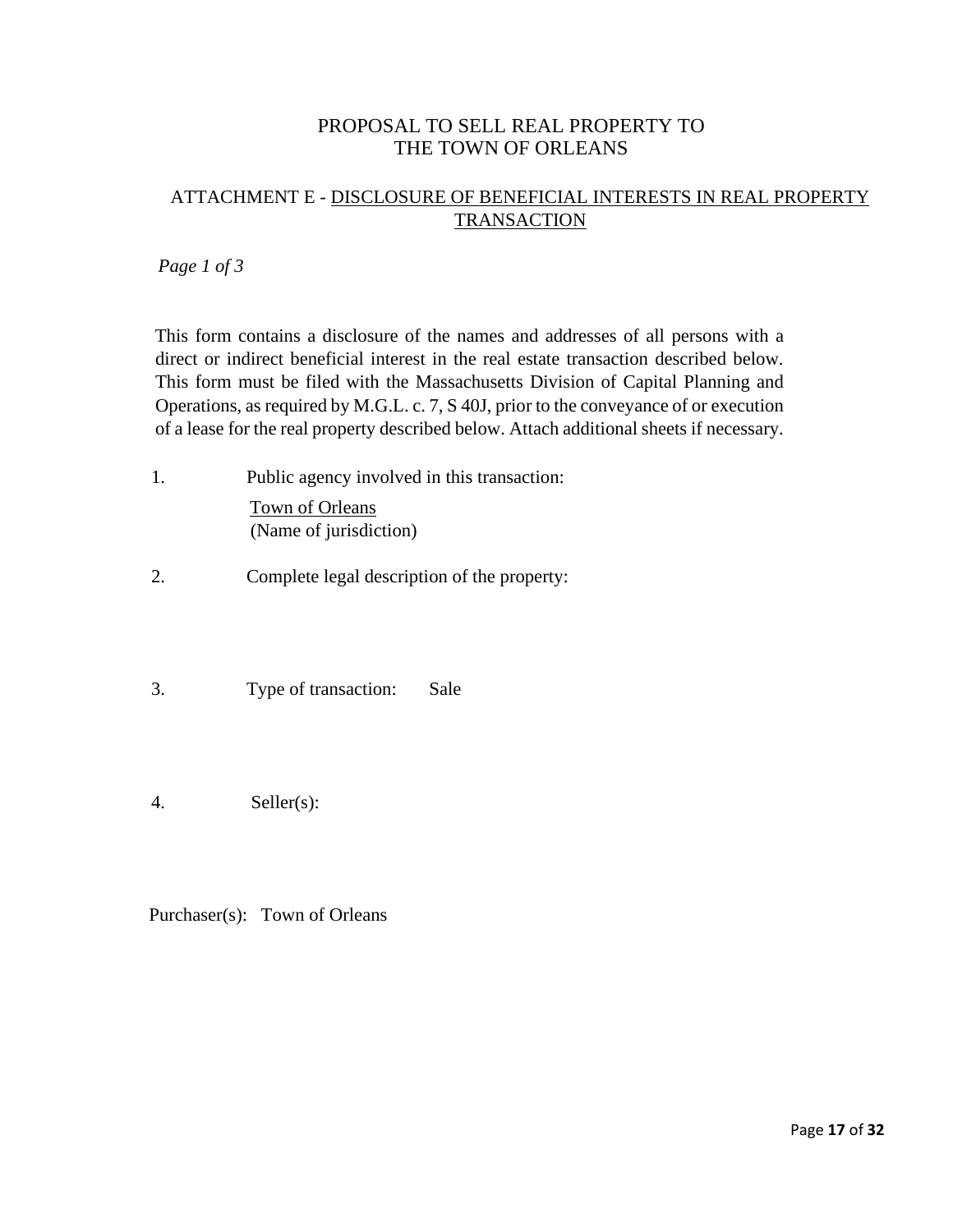# PROPOSAL TO SELL REAL PROPERTY TO THE TOWN OF ORLEANS ATTACHMENT E *Page 2 of 3*

5. Names and addresses of all persons who have or will have a direct or indirect beneficial interest in the real property described above. *Note: If a corporation has, or will have a direct, or indirect beneficial interest in the real property, the names of all stock holders must also be listed except that, if the stock of the corporation is for sale to the general public, the name of any person holding less than ten percent of the outstanding voting shares need not be disclosed.*

| Name | Address |
|------|---------|
|      |         |
|      |         |
|      |         |
|      |         |
|      |         |

None of the persons listed in this section is an official elected to public office in the Commonwealth of Massachusetts or is an employee of the Division of Capital Asset Management and Maintenance, except as noted below:

Name Title or position

6. This section must be signed by the individuals (s) or organization (s) entering into this real property transaction with the public agency named in item 1. If this form is signed on behalf of a corporation. it must be signed by a duly authorized officer of that corporation.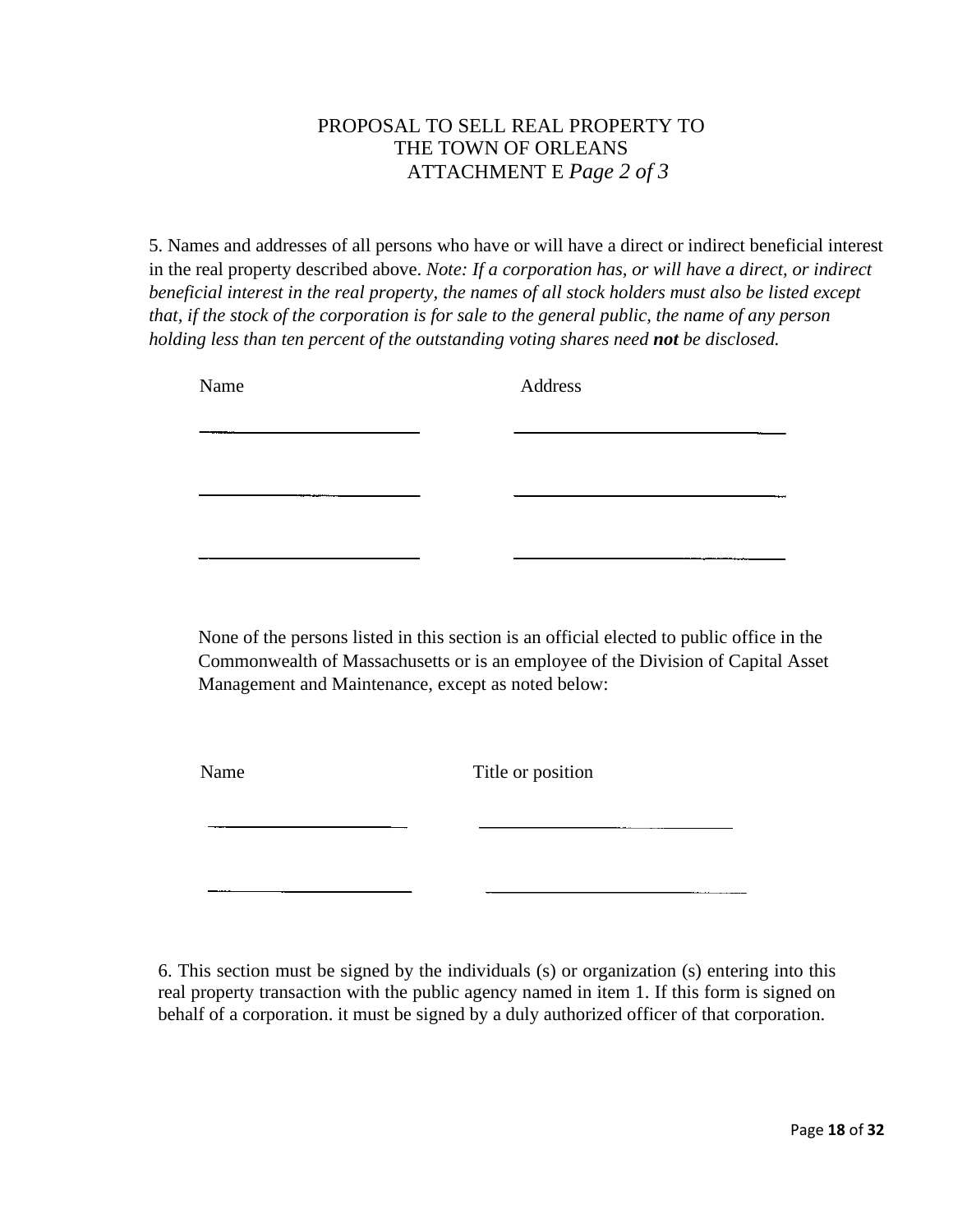# ATTACHMENT E *Page 3 of 3*

The undersigned acknowledges that any changes or additions to item 4 of this form during the term of any lease or rental will require filing a new disclosure with the Division of Capital Asset Management and Maintenance within 30 days following the change or addition.

The undersigned swears under the pains and penalties of perjury that this form is complete and accurate in all respects.

| ∽<br>notura:<br>$\sim$<br>_ <b></b> |  |
|-------------------------------------|--|
|                                     |  |

Printed name: \_\_\_\_\_\_\_\_\_\_\_\_\_\_\_\_\_\_\_\_\_\_\_\_\_\_\_\_\_\_\_\_\_\_\_\_\_\_

Title:

Date: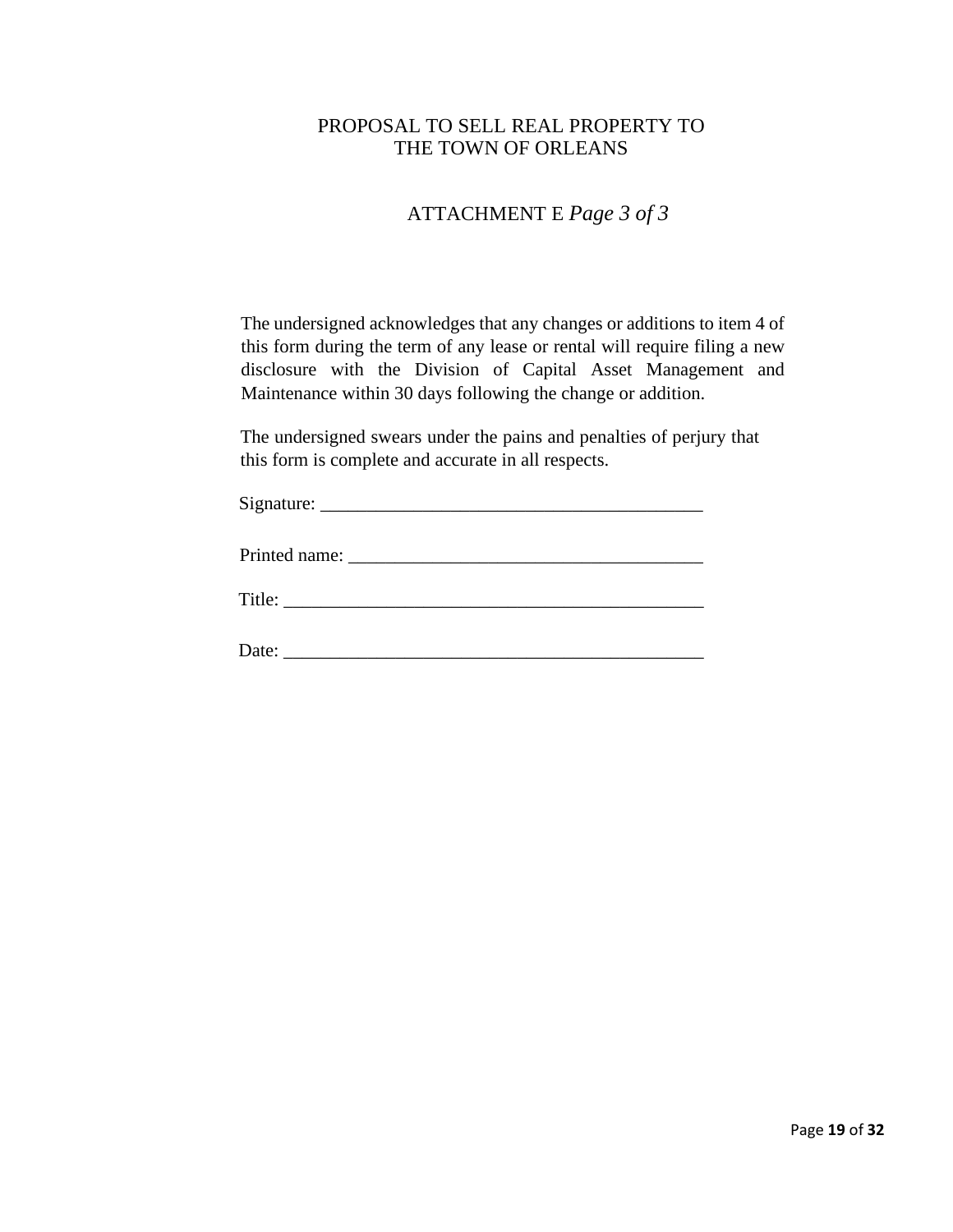# ATTACHMENT F - CERTIFICATE OF CORPORATE VOTE

| Name                                                              | Title/ Office                                                                            |
|-------------------------------------------------------------------|------------------------------------------------------------------------------------------|
|                                                                   | of <u>execute</u> be, and hereby is, authorized to execute                               |
|                                                                   | contracts and bonds in the name, and on behalf of, said _______________________,         |
|                                                                   | and affix its corporate seal hereto; and such execution of any contract or obligation in |
|                                                                   |                                                                                          |
|                                                                   |                                                                                          |
|                                                                   | I hereby certify that I am the clerk of the above named__________________________        |
|                                                                   |                                                                                          |
|                                                                   |                                                                                          |
| remains in full force and effect as of the date of this contract. |                                                                                          |
|                                                                   |                                                                                          |

(Clerk) (Date)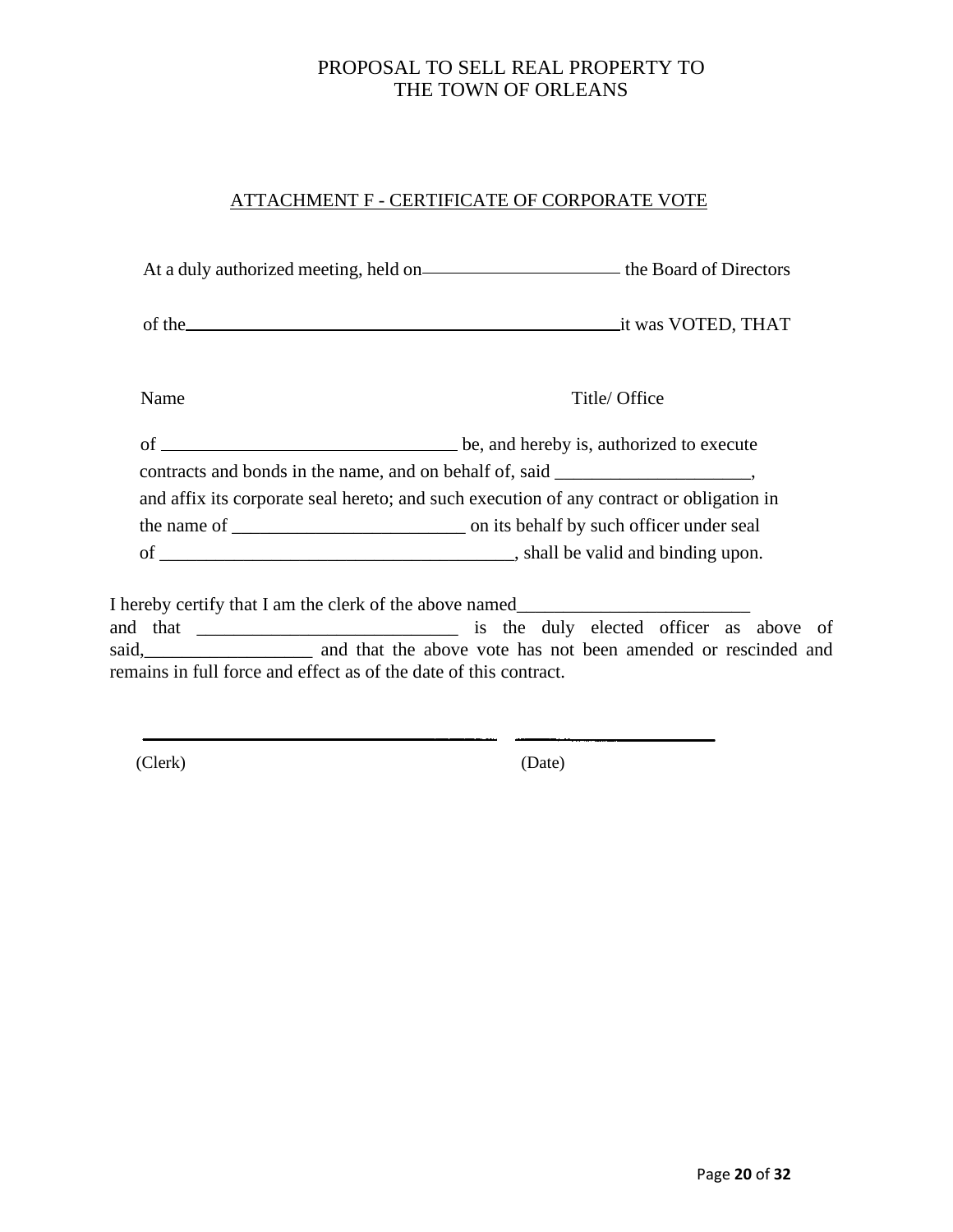## ATTACHMENT G - LLC CERTIFICATE OF INCUMBENCY AND AUTHORITY

| This certificate is made as of the _______ day of ______, 2022,                                                                                                    |                                                                                                                                                                                                                                   |  |
|--------------------------------------------------------------------------------------------------------------------------------------------------------------------|-----------------------------------------------------------------------------------------------------------------------------------------------------------------------------------------------------------------------------------|--|
|                                                                                                                                                                    |                                                                                                                                                                                                                                   |  |
| Massachusetts Limited Liability Company.                                                                                                                           |                                                                                                                                                                                                                                   |  |
| Liability Company, being duly authorized to execute documents to be filed with Office of the<br>Secretary of State of Massachusetts, hereby does state as follows: |                                                                                                                                                                                                                                   |  |
| property described therein.                                                                                                                                        | 1. The Purchase and Sales Agreement between the Town of Orleans and<br>LLC is approved, as is the purchase and sale of the                                                                                                        |  |
|                                                                                                                                                                    | 2. $\qquad \qquad \qquad \qquad \qquad$ is a Manager of $\qquad \qquad \qquad \qquad$ LLC.                                                                                                                                        |  |
|                                                                                                                                                                    | 3. _______________________hereby is authorized to execute the Purchase and Sale<br>Agreement, deed(s), and associated documents between the Town of Orleans and<br>LLC pertaining to the purchase and sale of the above property. |  |
|                                                                                                                                                                    |                                                                                                                                                                                                                                   |  |
| IN WITNESS WHEREOF, I have affixed my name as __________________________________                                                                                   | of LLC this day of 3022.                                                                                                                                                                                                          |  |
|                                                                                                                                                                    | (name)                                                                                                                                                                                                                            |  |
| <b>COMMONWEALTH OF MASSACHUSETTS</b>                                                                                                                               |                                                                                                                                                                                                                                   |  |
| $\overline{\phantom{a}}$ , ss.                                                                                                                                     |                                                                                                                                                                                                                                   |  |

Notary Public/Justice of the Peace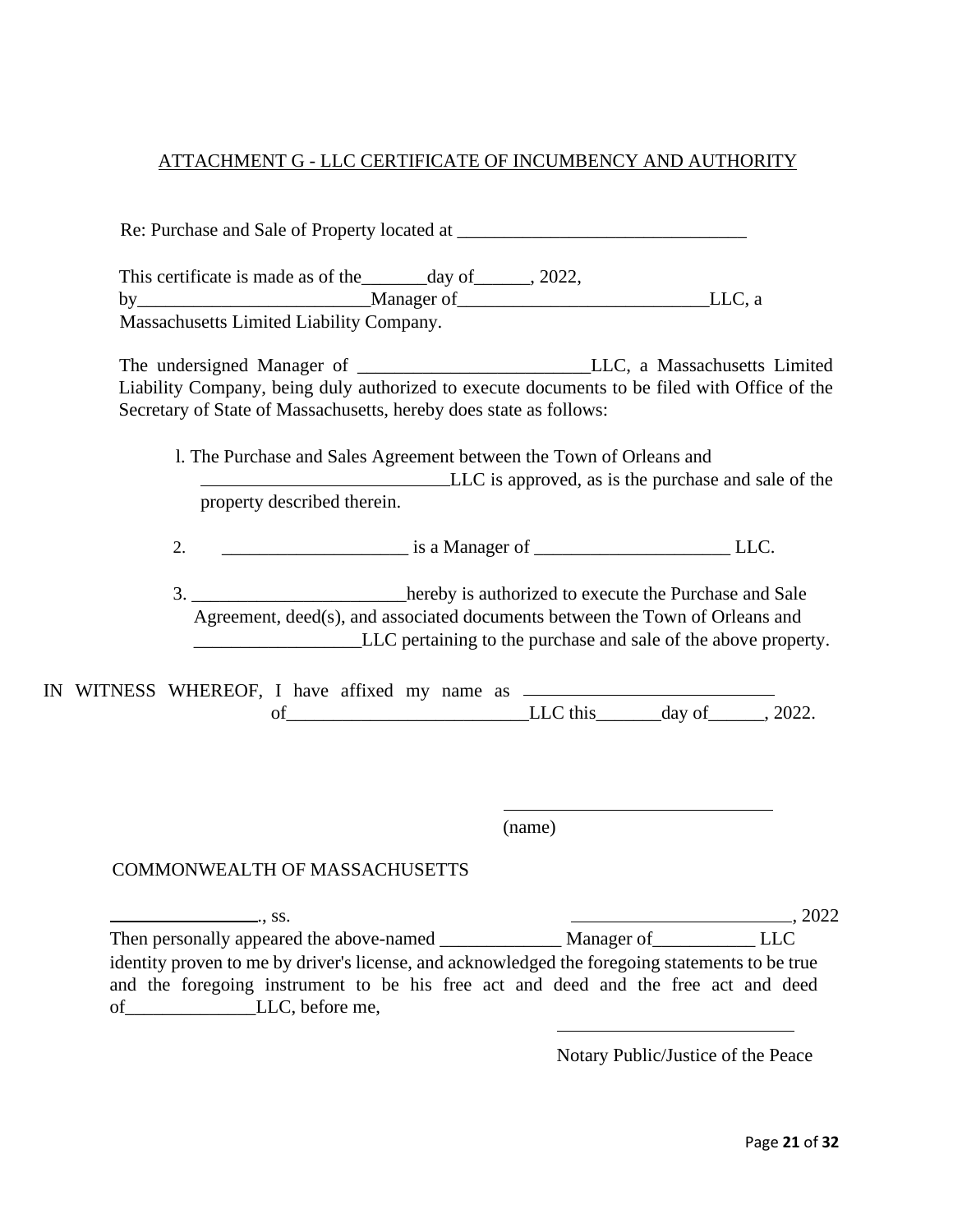My commission Expires:

# EXHIBIT A (SAMPLE) PURCHASE AND SALE AGREEMENT (COMMERCIAL PROPERTY)

This Agreement is dated as of the\_\_\_\_\_\_\_\_\_\_day of\_\_\_\_\_\_\_\_\_\_\_\_\_\_\_2022.

1. PARTIES. \_\_\_\_\_\_\_\_\_\_\_\_\_\_\_\_\_\_\_\_\_\_\_\_\_\_\_\_\_\_\_\_\_\_\_\_\_\_\_\_\_\_\_\_\_\_\_\_ a

Massachusetts, \_\_\_\_\_\_\_\_\_\_\_\_\_\_\_\_\_\_\_\_\_\_\_\_\_\_\_\_\_\_\_\_\_having a principal office address of

(hereinafter called the SELLER), to sell, and the TOWN OF ORLEANS, a Municipal Corporation in the Commonwealth of Massachusetts, acting by and through its Town Administrator, the Awarding Authority, with offices at 19 School Road, Orleans MA 02653 (hereinafter called the BUYER), agrees to buy, upon the terms hereinafter set forth, the Premises as defined below.

2. DESCRIPTION. The land, with all buildings, structures and improvements thereon located at, Orleans, Barnstable County, Massachusetts \_\_\_\_\_\_\_\_\_\_\_\_\_\_(Orleans Assessors Map, Lot\_\_\_\_\_\_\_, as more particularly described in a deed dated \_\_\_\_\_\_ \_\_\_\_\_\_and recorded in the Barnstable County (S.D.) Registry of Deeds in Book , Page\_\_\_\_\_\_\_\_ containing \_\_\_\_\_\_\_\_\_\_\_\_\_\_ S.F. and being shown as LOT\_\_\_\_\_\_\_\_\_\_\_\_\_\_\_\_\_\_\_\_\_ on Plan Book\_\_\_\_\_\_\_\_\_\_\_\_\_, Page\_\_\_\_\_\_\_\_\_, copies of which are attached hereto as Exhibit "A" and incorporated herein by reference. (hereinafter called the "PREMISES").

3. BUILDINGS STRUCTURES IMPROVEMENTS FIXTURES. Included in the sale as a part of the Premises are the buildings, structures, and improvements thereon and used in connection therewith. Excepting the personal property of the BUYER as set forth on Exhibit "C" attached hereto and incorporated herein by reference.

4. TITLE DEED. The Premises are to be conveyed by a good and sufficient quitclaim deed running to the BUYER or to the nominee designated by the BUYER by written notice to SELLER at least seven (7) days before the deed is to be delivered as herein provided, which deed shall convey a good and clear record, marketable and insurable title thereto, free from encumbrances, except:

(a) Provisions of existing building and zoning laws and environmental laws.

(b) Such taxes for the then current year as are not due and payable on the date of the delivery of such deed.

(c) Any liens for municipal betterments assessed after the date of this Agreement; and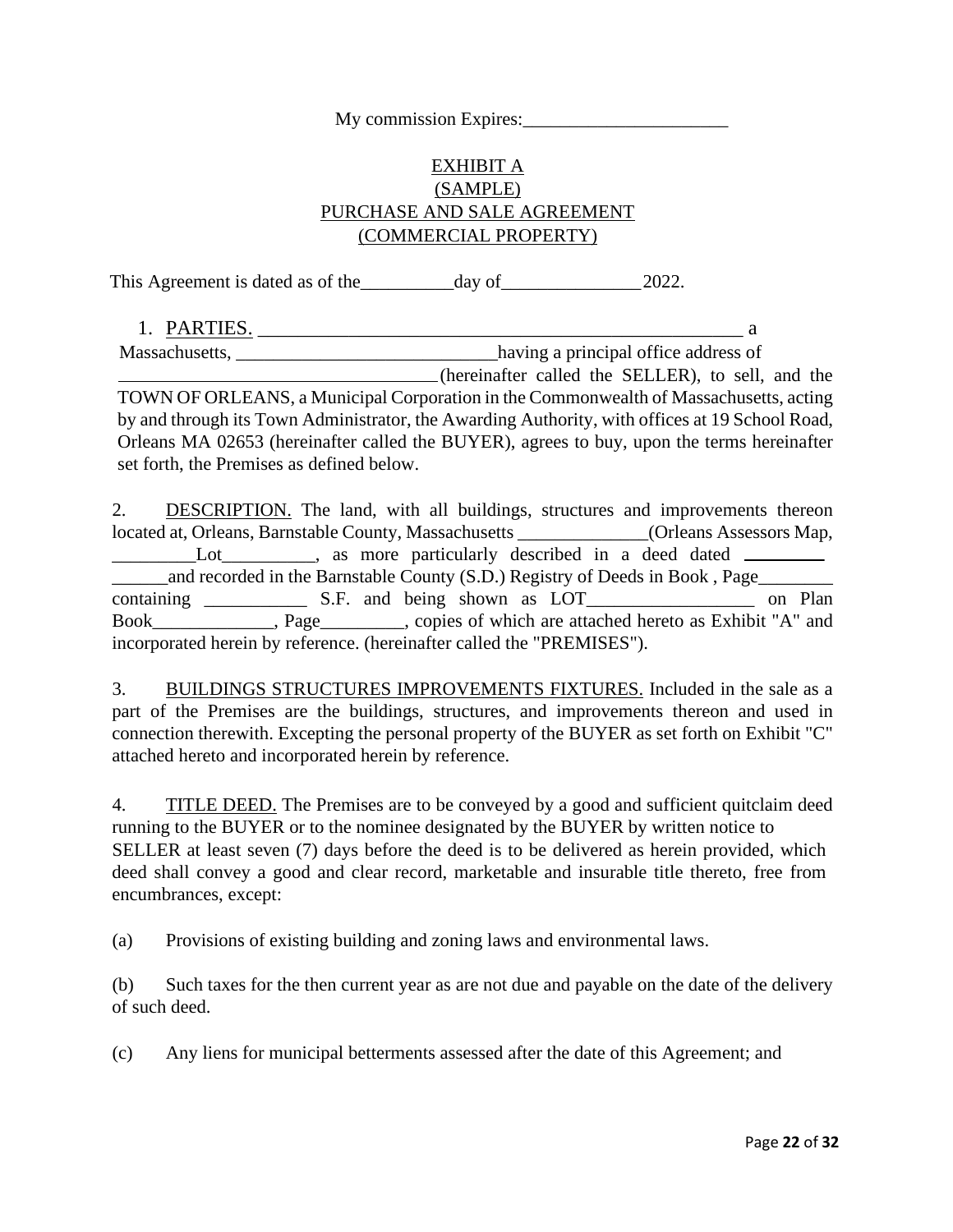(d) All easements, restrictions, and reservations of record to the extent the same do not interfere with the proposed use of the Premises.

5. PLANS. If the deed refers to a plan necessary to be recorded therewith, SELLER shall deliver such plan with the deed in form adequate for recording or registration.

6. PURCHASE PRICE. The agreed purchase price for the Premises is:  $\sim$   $\sim$ TOTAL

7. TIME FOR PERFORMANCE/DELIVERY OF DEED. The deed is to be delivered prior to the official transfer of property <u>or the closing</u> date at a time to be determined. The closing shall be at the Orleans Town Hall, 19 School Road Orleans, MA 02653 or at such other location as shall be mutually agreeable to the parties. IT IS AGREED THAT TIME IS OF THE ESSENCE OF THIS AGREEMENT.

8. POSSESSION AND CONDITION OF THE PREMISES. Full possession of the Premises is to be delivered at the time of the delivery of the deed, the Premises to be (a) then in the same condition as they now are, reasonable use and wear thereof excepted; (b) in compliance with the provisions of any instrument referred to in Section 4 hereof; and (c) not in violation of any building or zoning laws and environmental laws. BUYER shall be entitled to an inspection of the premises prior to the delivery of the deed in order to determine whether their condition complies with the terms hereof.

9. EXTENSION TO PERFECT TITLE OR MAKE THE PREMISES CONFORM. If SELLER shall be unable to give title or to make conveyance, or to deliver possession of the Premises, all as herein stipulated or if at the time of the delivery of the deed the Premises do not conform with the provisions hereof, then, SELLER shall use reasonable efforts to remove any defects in title, or to deliver possession as provided herein, or to make the Premises conform to the provisions hereof, as the case may be, in which event the time for performance hereof shall be extended for a period of thirty (30) days to allow the SELLER to undertake such efforts.

10. FAILURE TO PERFECT TITLE OR MAKE THE PREMISES CONFORM. If at any point during such extended time SELLER shall have failed so to remove any defects in title, deliver possession or make the Premises conform, as the case may be, all as herein agreed, then any payments made under this Agreement shall be forthwith refunded, except as provided for herein, and all other obligations of all parties hereto shall cease and this Agreement shall be void without recourse to the parties hereto.

11. BUYER'S ELECTION TO ACCEPT TITLE. BUYER shall have the election, at either the original or during any extended time for performance, to accept such title as SELLER can deliver to the Premises in their then condition and to pay the purchase price without deduction (except as otherwise provided herein), in which case SELLER shall convey such title.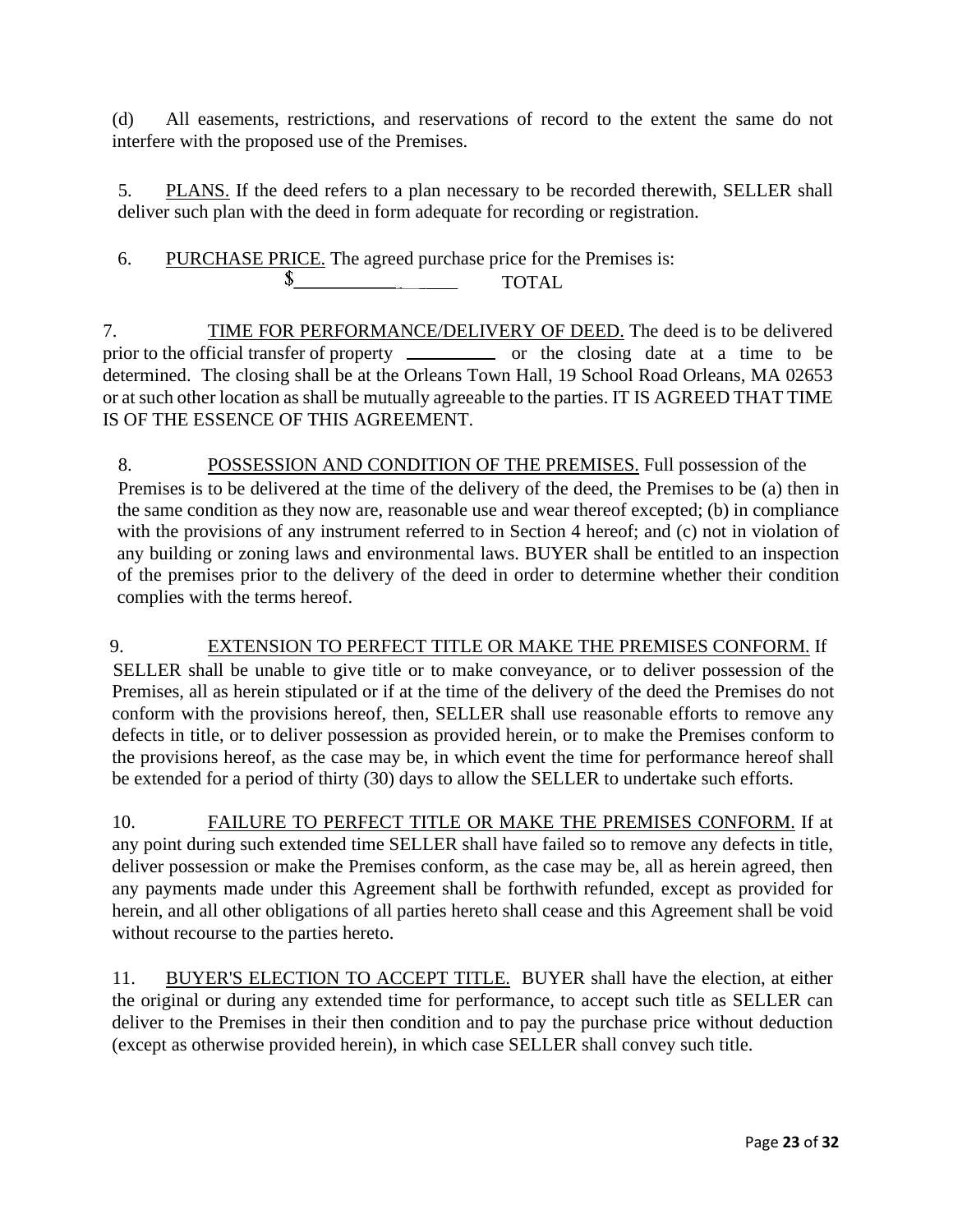12. ACCEPTANCE OF DEED. The acceptance of a deed by BUYER or its nominee as the case may be, shall be deemed to be a full performance and discharge of every agreement and obligation herein contained or expressed except such as are, by the terms hereof, to be performed after the delivery of the deed.

13. USE OF PURCHASE MONEY TO CLEAR TITLE. To enable SELLER to make conveyance as herein provided or to cause the condition of the Premises to conform to the provisions hereof, SELLER shall, at the time of delivery of the deed, use the purchase money or any portion thereof to clear the title of any or all encumbrances or interests or to cause the condition of the Premises to conform to the provisions hereof, provided that all instruments so procured are recorded simultaneously with the delivery of the deed, or within a reasonable time thereafter in accordance with local customs.

14. INSURANCE. Until the delivery of the deed, SELLER shall continue to maintain the insurance that is currently in effect with respect to the Premises.

15. RISK OF LOSS. Notwithstanding anything to the contrary contained within this Agreement, in the event of a fire or other casualty (occurring any time after the date of this Agreement) causing damage to the premises, then, at the sole and absolute option of the BUYER, he may cancel this Agreement, without recourse to the parties, at which time the same shall become null and void, and, all deposits held hereunder shall be returned to the BUYER.

16. ADJUSTMENTS. Real estate taxes, outstanding water and sewer charges, fuel value and other items shall be apportioned as of the day of performance of this Agreement, and the net amount thereof shall be added to or deducted from, as the case may be, the purchase price payable by BUYER at the time of delivery of the deed. Taxes for the then current fiscal year shall be adjusted in accordance with M.G.L. c. 59, 72A. Any taxes paid by SELLER prior to the closing shall not be refunded. If the amount of said taxes is not known at the time of the delivery of the deed, they shall be apportioned on the basis of the taxes assessed for the preceding fiscal year.

17. BROKERAGE WARRANTY. The parties hereby agree that no real estate brokers are involved in this transaction and both parties hereby agree to indemnify and save harmless the other party from and against all claims for commissions, broker's fees/finder's fees made by any person actually retained by such party or with whom such party has dealt in connection with said property or this transaction. The provisions of this paragraph shall survive delivery of the deed.

18. TITLE STANDARDS. Any matter of practice arising under or relating to this Agreement which is the subject of a practice standard of the Real Estate Bar Association for Massachusetts shall be governed by such standard to the extent possible. Any title matter which is the subject of a title standard of the Real Estate Bar Association for Massachusetts at the time of the delivery of the deed shall be governed by said title standard to the extent applicable.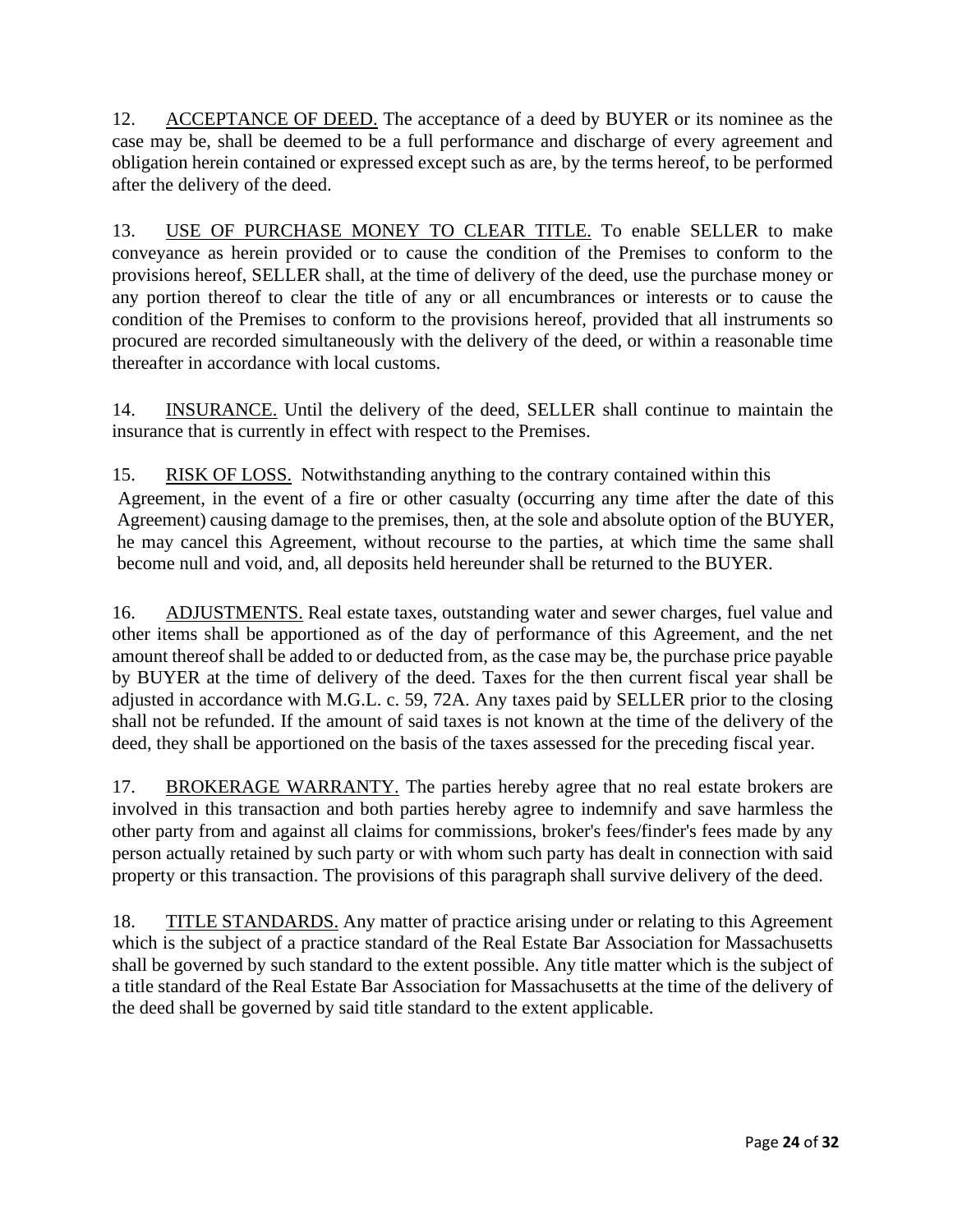19. AFFIDAVITS/CERTIFICATES. Simultaneously with the delivery of the deed, SELLER shall execute and deliver: (a) Affidavits and indemnities under oath with respect to parties in possession and mechanic's liens to induce BUYER'S title insurance company to issue lender's and owner's policies of title insurance without exception for those matters, and SELLER shall indemnify and hold harmless the title insurance company for any losses, costs, or damages sustained as a result of issuing a policy without exceptions covered by such representations; (b) An affidavit, satisfying the requirements of Section 1445 of the Internal Revenue Code and regulations issued thereunder, which states, under penalty of perjury, SELLER'S United States taxpayer identification number, that SELLER is not a foreign person, and SELLER'S address (the " 1445 Affidavit"); (c) Internal Revenue Service Form W-8 or Form W-9, as applicable, with SELLER'S tax identification number, and an affidavit furnishing the information required for the filing of Form 1099S with the Internal Revenue Service and stating SELLER is not subject to back-up withholding; and (d) Such additional and further instruments and documents as may be consistent with this Agreement and customarily and reasonably required by BUYER and/or the BUYER'S title insurance company to complete the transactions described in this Agreement.

20. BUYER INSPECTION RIGHTS. BUYER or BUYER'S representatives, consultants, engineers, and/or agents shall have the right, at any time, to enter the premises at BUYER'S own risk for the purposes of conducting surveys, inspections and tests, and environmental site assessments, including testing building, mechanical, and plumbing systems of the building on the premises or for any and all investigations leading to the demolition of the existing building and construction of a new building including but not limited to the following due diligence: building, structural, mechanical, electrical, zoning compliance, environmental, plumbing and anticipated build-out requirements by the BUYER. BUYER, to the extent permitted by law, shall hold SELLER harmless against any claim by BUYER of any harm to BUYER arising from said entry and shall restore the premises to substantially the same condition as prior to such entry if the closing does not occur. BUYER'S performance hereunder is expressly conditional, at BUYER'S option, upon BUYER being satisfied with the condition of the premises and/or the building thereon and on not having found on the premises any hazardous waste or hazardous material. In the event hazardous waste or hazardous material is found, or BUYER is not satisfied with the condition of the premises or the building, BUYER shall have the right, to be exercised in its sole and absolute discretion, to (a) terminate this agreement, whereupon all the rights and obligations of the parties shall cease, or (b) provide SELLER with the option, to be exercised in SELLER'S sole discretion, to repair the condition of the premises/building and/or remediate such hazardous condition, with SELLER paying all of the costs of repair/remediation. If BUYER requests SELLER to repair the premises/building and/or remediate the hazardous condition, and SELLER elects to undertake the same, BUYER shall perform under the terms of this agreement, provided, however, that SELLER repairs the premises/building to BUYER'S reasonable satisfaction and/or remediates the hazardous condition within a reasonable time and in full compliance with all applicable laws, rules, and regulations; otherwise this agreement shall be null and void and of no further effect between the parties. Nothing herein shall affect BUYER'S rights under this agreement to walk through and inspect the premises at any time prior to the delivery of the deed.

If the results of any such test or BUYER'S other engineering, architectural or other examinations concerning the property are unsatisfactory to BUYER, in BUYER'S sole and absolute discretion,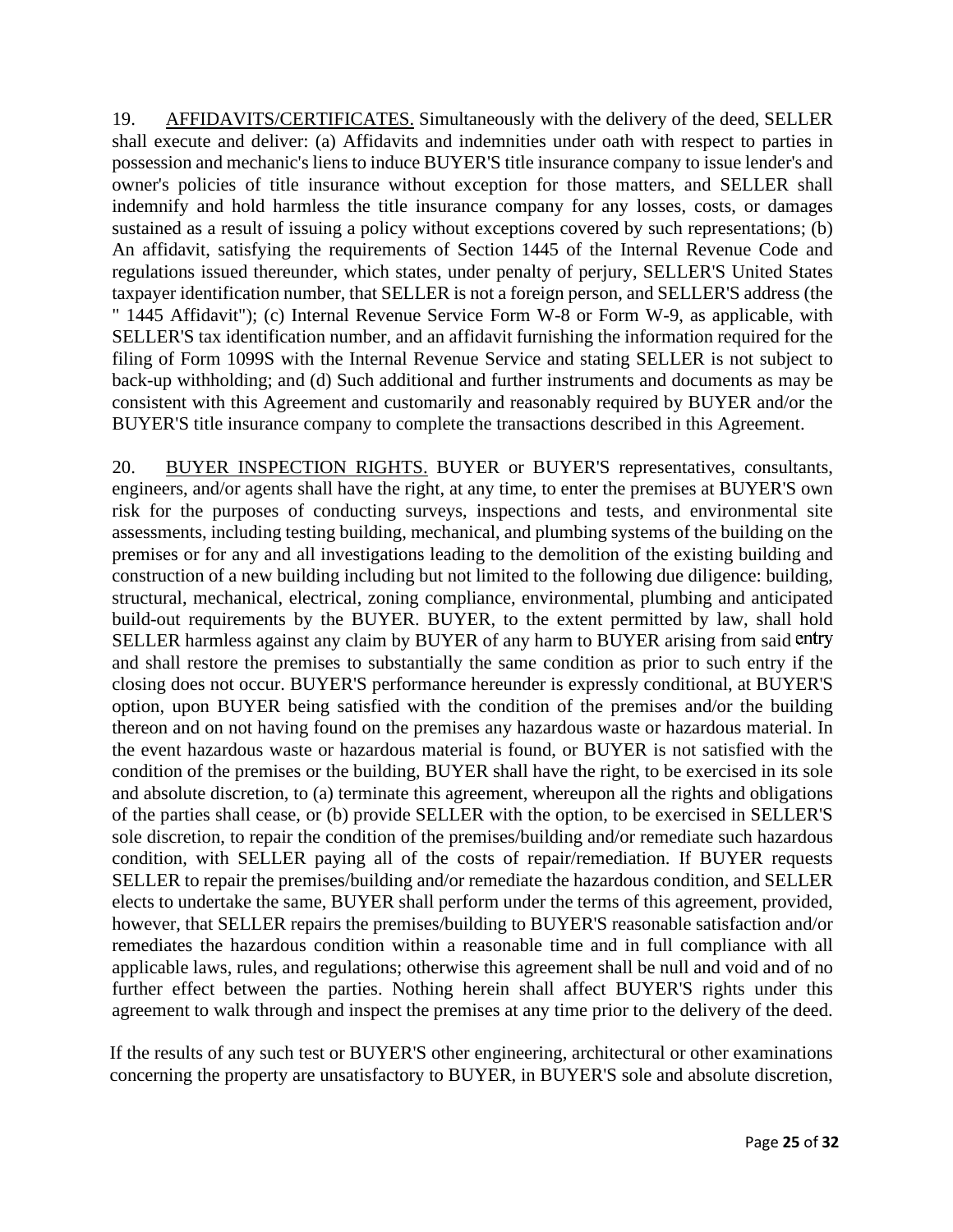then BUYER may terminate this Agreement by providing written notice of such unsatisfactory results to the SELLER, by 2022, whereupon this Agreement shall be terminated without further recourse to either party and the deposit shall be forthwith refunded to the BUYER.

21. LIABILITY OF TRUSTEE SHAREHOLDER BENEFICIARY. If SELLER or BUYER execute this Agreement in a representative or fiduciary capacity, only the principal or the estate represented shall be bound, and neither SELLER nor BUYER so executing, nor any trustee, shareholder or beneficiary of any trust, partner of any partnership or member of any limited liability corporation shall be personally liable for any obligation, expressed or implied, hereunder.

22. CONSTRUCTION OF AGREEMENT. instrument, executed in triplicate is to be construed as a Massachusetts contract, is to take effect as a sealed instrument, sets forth the entire contract between the parties, is binding upon and inures to the benefit of the parties hereto and their respective heirs, devisees, executors, administrators, successors and assigns, and may be canceled, modified or amended only by a written instrument executed by both SELLER and BUYER. The captions and marginal notes are used only as a matter of convenience and are not to be considered a part of this Agreement or to be used in determining the intent of the parties to it.

23. NOTICES. All notices and other communications or deliveries that are required or permitted to be given hereunder shall be given in writing, by facsimile transmission with a copy following in the United States mail, or be registered or certified mail, return receipt requested, or by generally recognized overnight delivery, or by hand and if intended for BUYER, addressed to:

> Town of Orleans Town Administrator 19 School Road Orleans, MA 02653

Copy To: Ford & Ford Attorneys At Law Michael D. Ford, Esq. 72 Main Street PO Box 485 West Harwich, MA 02671

If intended for SELLER, addressed to it at the address set forth above, or to such other address established by like notice.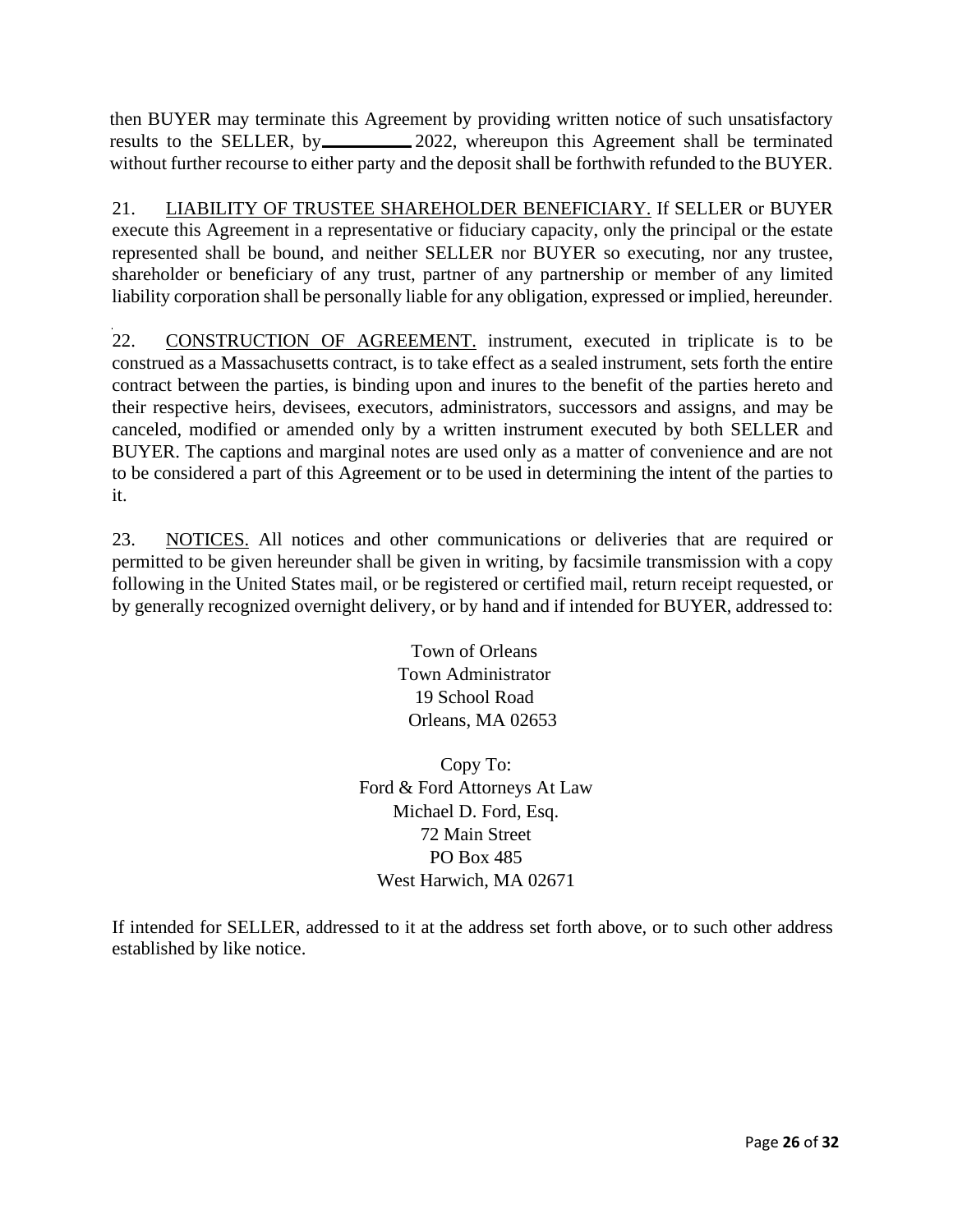All such notices and communications shall be effective when so deposited in the United States mail or with such overnight delivery carrier, provided that the same are received in the ordinary course at the address to which the same are mailed or sent pursuant to the foregoing.

24. TITLE. It is understood and agreed by the parties that the premises shall not be in conformity with title provisions of the Agreement unless:

- i. All buildings, structures and improvements including but not limited to any driveways, garages and all means of access to the premises, shall be located completely within the boundary lines of said premises and shall not encroach upon or under the property of any other person or entities.
- ii. No building, structures or improvement of any kind belonging to any other person or entity shall encroach upon or under said premises.
- iii. Title to the Premises is insurable, for the benefit of BUYER, by a title insurance company acceptable to BUYER, in a fee owner's policy of title insurance at normal premium rates, in the American Land Title Association form currently in use, containing no exception for any matter not expressly permitted by this Agreement.
- iv. The premises shall abut or have access to a public way which public way is duly laid out or accepted as such by the Town or town in which said premises are located; and
- $V,$ The premises are equipped with all necessary utilities, including without implied limitation municipal water and sewer, electricity wiring for telephone service, and the Premises are not in a flood zone.

25. PRIOR MEMORANDUM OF THE PARTIES This Agreement supersedes any and all other agreements made prior hereto, including any memorandums or letters of intent dated prior by and between the BUYER and SELLER with respect to the transaction contemplated hereby which is hereby superseded and made void and without recourse to the parties hereto.

26. LEGAL COUNSEL. BUYER and SELLER acknowledge that they have each been advised of the importance of seeking legal advice prior to signing this Agreement, and each acknowledges that they have been afforded the opportunity to confer with legal counsel of their choice prior to signing this Purchase and Sale Agreement.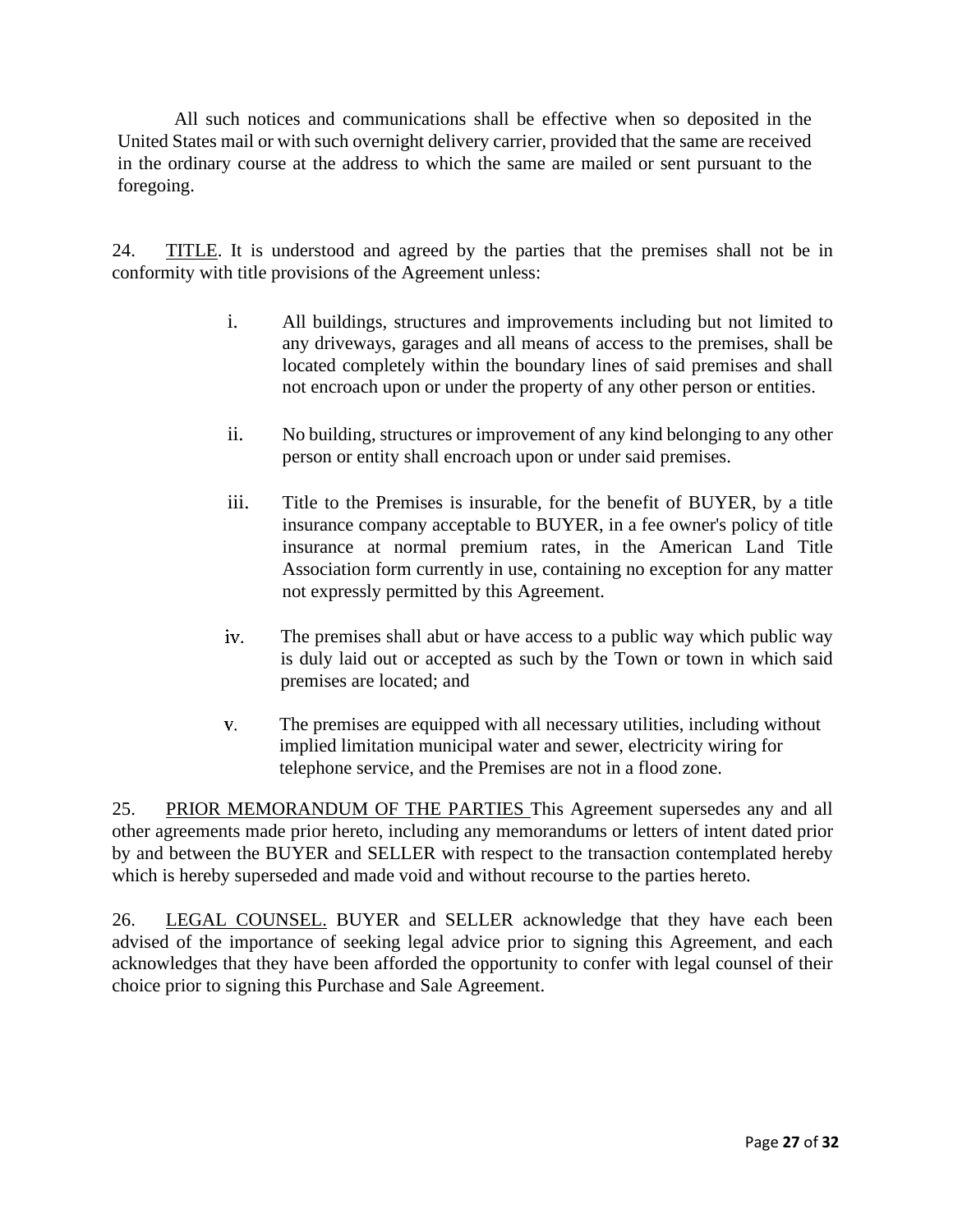27. WARRANTIES AND REPRESENTATIONS. In order to induce BUYER to enter into this Agreement, SELLER warrants and represents to BUYER, effective as of the date of this Agreement and also effective as of the date of closing, that:

(a) There are no lawsuits, actions or proceedings pending or threatened in writing against or affecting the Premises.

(b) There are no outstanding violations of any environmental, building, health or other applicable local, state or federal laws, rules, ordinances, regulations, permits and requirements of public authorities having jurisdiction over the Premises, or any state of facts that could ripen into any such violations.

(c) No work has been performed on the Premises which would give rise to the filing of a mechanic's lien, nor there be any such lien filed against the Premises for work performed or goods or services provided to, on behalf of or with the consent of SELLER between the date hereof and the closing date.

(d) To the best of SELLER'S knowledge, SELLER holds good and clear, record and marketable title to the Premises in fee simple, and SELLER has not granted any options, rights of first refusal, or other contracts have been granted or entered into which give any other party a right to purchase or acquire any interest in the Premises.

(e) SELLER has not entered into leases, licenses, or other occupancy agreements (whether written or oral) in effect with respect to any part of the Premises.

(f) SELLER has no present knowledge of and will disclose and deliver all received notices of, any planned or threatened condemnation or eminent domain proceedings with respect to the Premises.

(g) This Agreement has been duly authorized by all requisite action is not in contravention of any law or organizational documents and this Agreement has been duly executed by a duly authorized officer of SELLER.

(h) To the best of SELLER'S knowledge, SELLER'S execution of this Agreement does not violate any other contracts, Agreements, or any other arrangements of any nature whatsoever that SELLER has third parties.

(i) To the best of SELLER'S knowledge, information and belief, (i) SELLER has not received notice of any release of any hazardous materials or oil on, from or near the Premises (as used in this Agreement, the terms "release," "hazardous materials" and "oil" shall have the meaning given to them in M.G.L.c.21 E), (ii) there are no underground storage tanks or other subsurface facilities holding petroleum or oil products currently in use or previously abandoned on the Premises and (iii) chlordane has not been used as a pesticide on the Premises;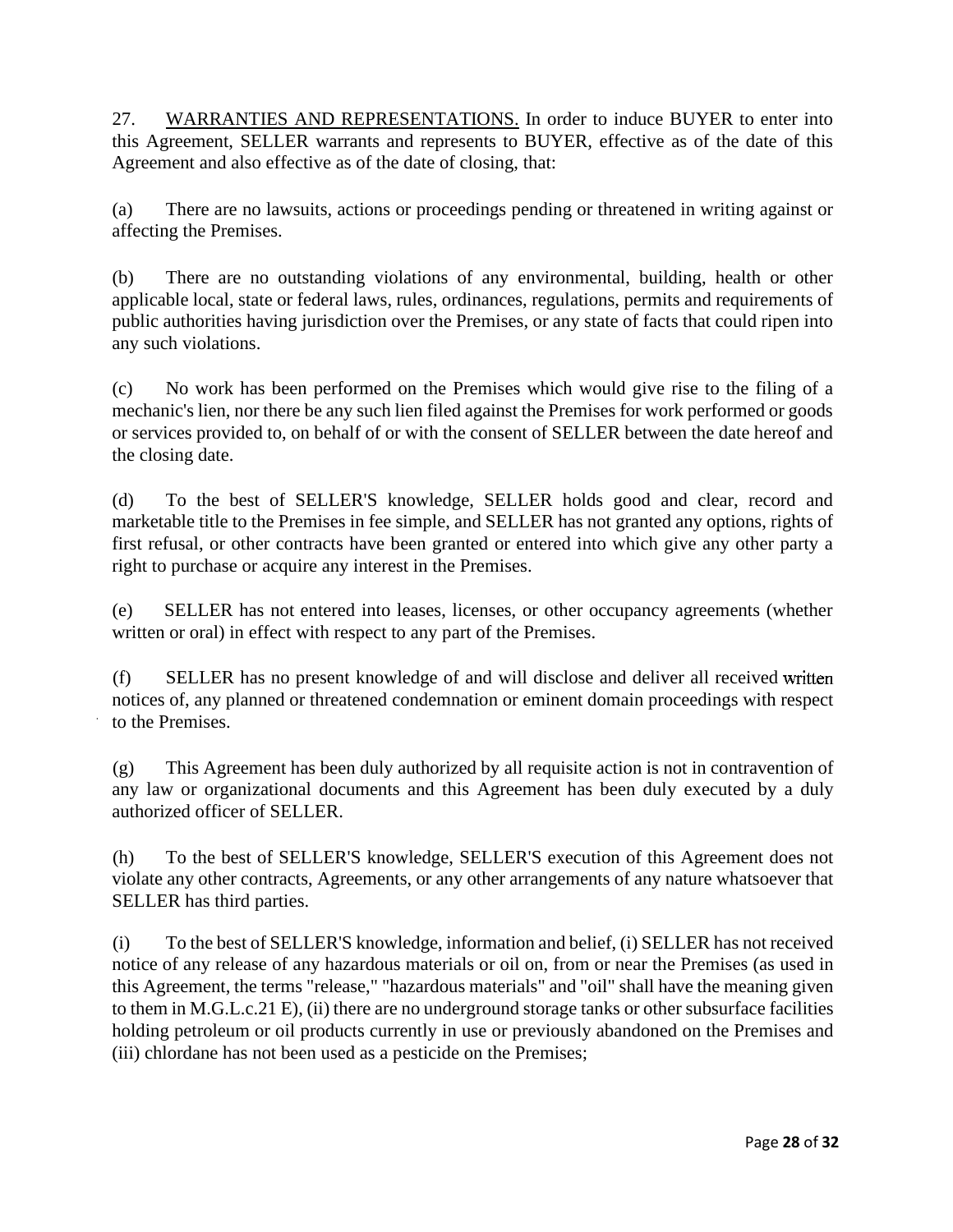SELLER has received no notice from any governmental authority or agency having jurisdiction over the Premises of any environmental contamination, or the existence of any hazardous materials at the Property in violation of the Comprehensive Environmental Response, Compensation and Liability Act 42 U.S.C. 9601, et seq. (CERCLA), or any similar federal, state or local statute, rule or regulation; and

(k) No petition in bankruptcy (voluntary or otherwise), assignment for the benefit of creditors, or petition seeking reorganization or arrangement or other action under Federal or State bankruptcy laws is pending against or contemplated by SELLER.

SELLER will not cause nor, to the best of SELLER'S ability, permit any action to be taken which would cause any of SELLER'S representations or warranties to be false as of closing, and in any event shall notify BUYER of any change in these representations and warranties. SELLER'S representations and warranties shall survive the closing and the delivery of the deed.

32. FOREIGN PERSON. SELLER hereby warrants and represents to BUYER that SELLER is not a "foreign person" as defined by the Internal Revenue Code, Section 1445, and agrees to execute and deliver to BUYER at closing, an affidavit or certificate in compliance with Section 1445 (b) (2) and the applicable regulations thereunder.

33. ACCESS. The BUYER shall have continuing access to the premises at reasonable times and upon reasonable notice for inspections, arranging financing, measurements, and other reasonable purposes.

34. PERMITS/LICENSES ETC. CONTINGENCY Agreement is subject to and contingent upon our client receiving and/or obtaining all necessary local, state and/or federal approvals, permits and licenses which allow for the use of the property for a Municipal Facility. In the event that the BUYER is unable to obtain said approvals, after the expiration of all appeal periods, by July 30, 2018, then the BUYER shall have the option to terminate the Agreement by written notice to the SELLER, said notice to be dated on or before said date, and the deposit shall be forthwith refunded to the BUYER.

35. SELLER COOPERATION. SELLER agrees to cooperate in a reasonable manner with the BUYERS' efforts to obtain any necessary approvals, permits, etc., including the execution of any reasonably requested application, petition or document.

36. UNDERGROUND STORAGE TANKS: The SELLER hereby warrants and covenants, to the best of his knowledge and belief, that there are no underground storage tank (UST) located on the property and agree to hold the BUYER harmless from the existence of same. This clause shall survive delivery of the Deed. SELLER shall provide BUYER with information of any past or current release or threat of release, or the presence of "hazardous materials" and "oil" on the Premises, as such terms are defined in M.G.L. c. 21 E, and copies of all environmental tests, studies, and assessments relating to the Premises and copies of all notices of noncompliance or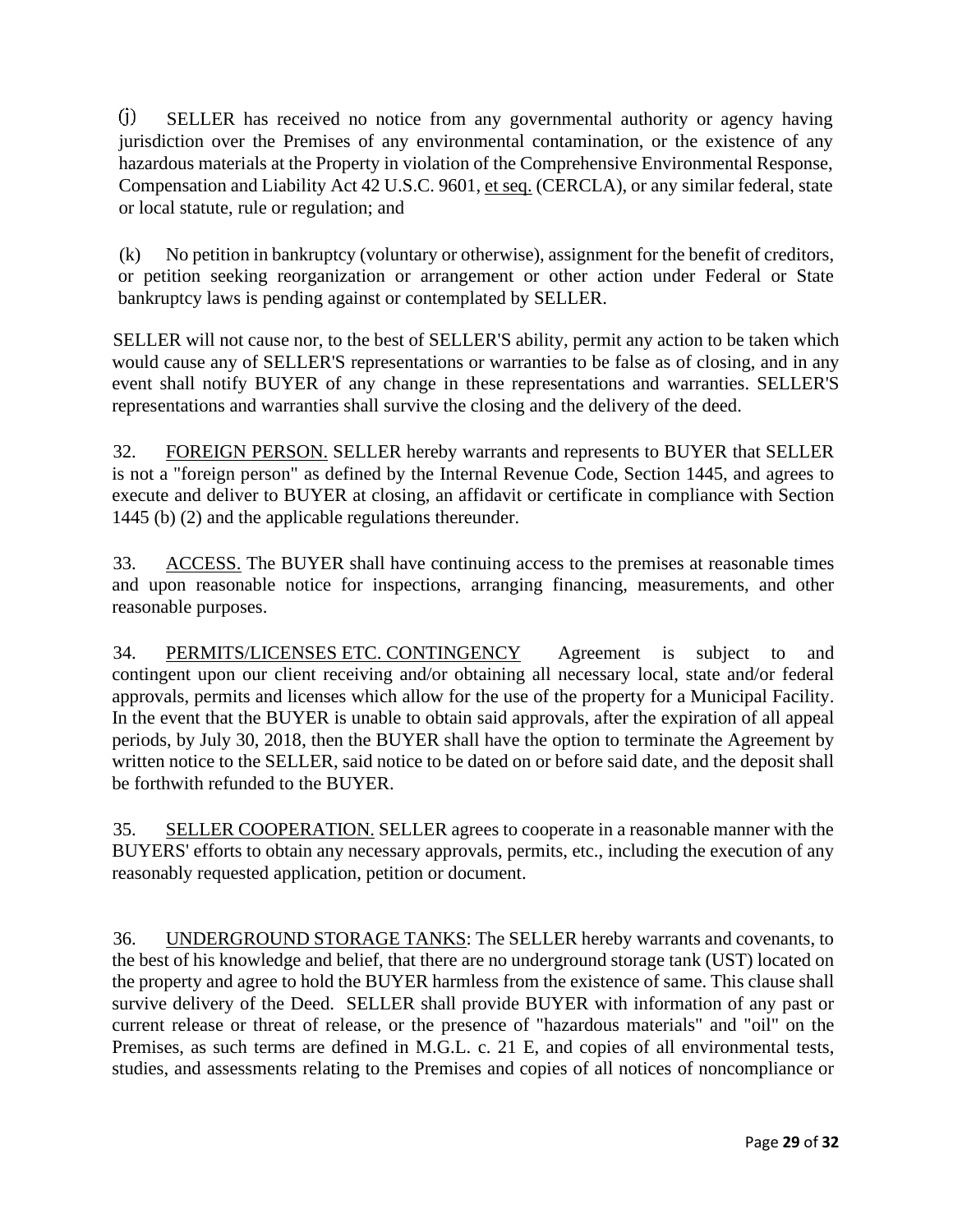responsibility received from the Department of Environmental Protection or any other federal, state, or local governmental body. The provisions of this paragraph shall survive the delivery of the deed.

37. CONTINGENCIES. BUYER'S performance hereunder is, at BUYER'S option, expressly subject to the following conditions:

(a) TOWN MEETING AUTHORIZATION. BUYER's performance is contingent upon:

(a) (1). Town Meeting Authorization to undertake the purchase and to raise an appropriation sufficient to pay for the purchase price; and (a) (2.) satisfaction of all contingencies of the Town Meeting Vote.

(b) BUYER shall have complied with the provisions of M.G.L. c.30B (the Uniform Procurement Act) for acquisition of real property.

(c) SELLER shall have complied with the disclosure provisions of M.G.L. c.7C, {38, and SELLER and BUYER agree to diligently pursue full compliance with said statute. SELLER hereby agrees to execute a "Disclosure of Beneficial Interests in Real Property Transaction" certificate as required by M.G.L.c.7C, 538.

(d) SELLER shall have obtained written waivers of any right to claim relocation benefits under the provisions of M.G.L. c.79A and 760 CMR 27.03 from all occupants of the Premises and SELLER shall represent and warrant in writing at closing that all such waivers have been provided as to all occupants. SELLER hereby agrees to waive any rights SELLER may have to relocation benefits under the provisions of M.G.L. c. 79A; Furthermore, SELLER shall defend, indemnify and hold BUYER harmless as to any claim for relocation benefits or payments brought against BUYER by any former or present occupant (or future occupant between now and the Closing Date) of the Premises and pay any costs incurred by BUYER resulting from any such claim. The provisions of this paragraph are expressly agreed to survive the delivery of the deed.

(e) BUYER shall have inspected the Premises and SELLER'S title to the Premises and be satisfied with the condition thereof, in its sole and absolute discretion; and

(f) Any other requirements of the Massachusetts General or Special Laws relative to the acquisition of property by BUYER.

Provided, however, that if any of the foregoing conditions are not satisfied by

2022, BUYER shall have the option of extending the closing date until such conditions are satisfied, and further provided that the closing date shall not be extended beyond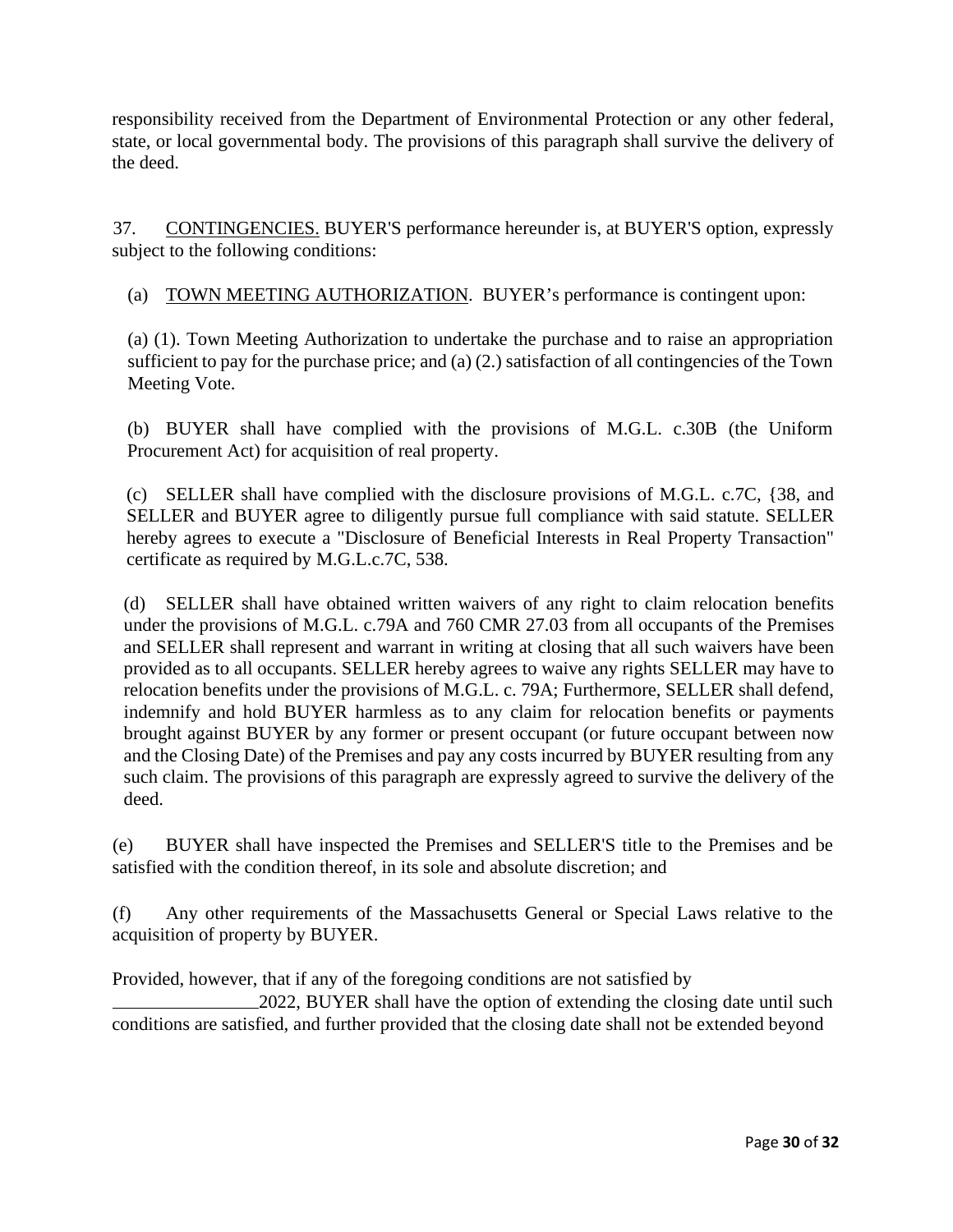2022, provided that BUYER shall give SELLER days written notice of its exercise of this option prior to the closing date and shall give SELLER seven (7) days written notice of the new closing date.

 $(g)$  In the event any of provisions 38 (a) through (f) are not met, at the option of the BUYER, the deposit (if any) shall be forthwith refunded to the BUYER and this Agreement shall be null and void the parties having no further recourse hereunder.

39. EXTENSIONS. BUYER and SELLER hereby authorize their respective attorneys (as the case may be) to execute on their behalf any extensions to the time for performance and any change of location and/or time for delivery of the deed. BUYER and SELLER shall be able to rely upon the signature of said attorneys as binding unless they have actual knowledge before the execution or other consent to such extensions, that either party has disclaimed the authority granted herein to bind them. For purposes of this Agreement, facsimile signatures shall be construed as original.

40. ERRORS. If any errors or omissions are found to have occurred in any calculations or figures used in the settlement statement signed by the parties (or would have been included if not for any such error or omission) and notice thereof is given within sixty (60) days of the date of delivery of the deed to the party to be charged, then such party agrees to make payment to correct the error or omission.

41. CAPTIONS. The captions and headings throughout this agreement are for convenience of reference only and the words contained therein shall in no way be held or deemed to define, limit, explain, modify, amplify or add to the interpretation, construction or meaning of any provisions of, or the scope or intent of this agreement, nor in any way affect this agreement, and shall have no legal effect.

### 42. Seller Corporate Deliveries

This Agreement is also made subject to the following additional provisions:

- (a) The SELLER agrees to provide the BUYER with a Certificate of Good Standing for the corporation from the Commonwealth of Massachusetts, Office of the Secretary of State, prior to closing, in recordable form.
- (b) The SELLER agrees to provide the BUYER with a Certificate of Good Standing for the corporation from the Commonwealth of Massachusetts, Department of Revenue, prior to closing, in recordable form.
- (c) The SELLER agrees to provide the BUYER with a Corporate Excise Tax Waiver, prior to closing, in recordable from.

#### SEE NEXT PAGE FOR SIGNATURES